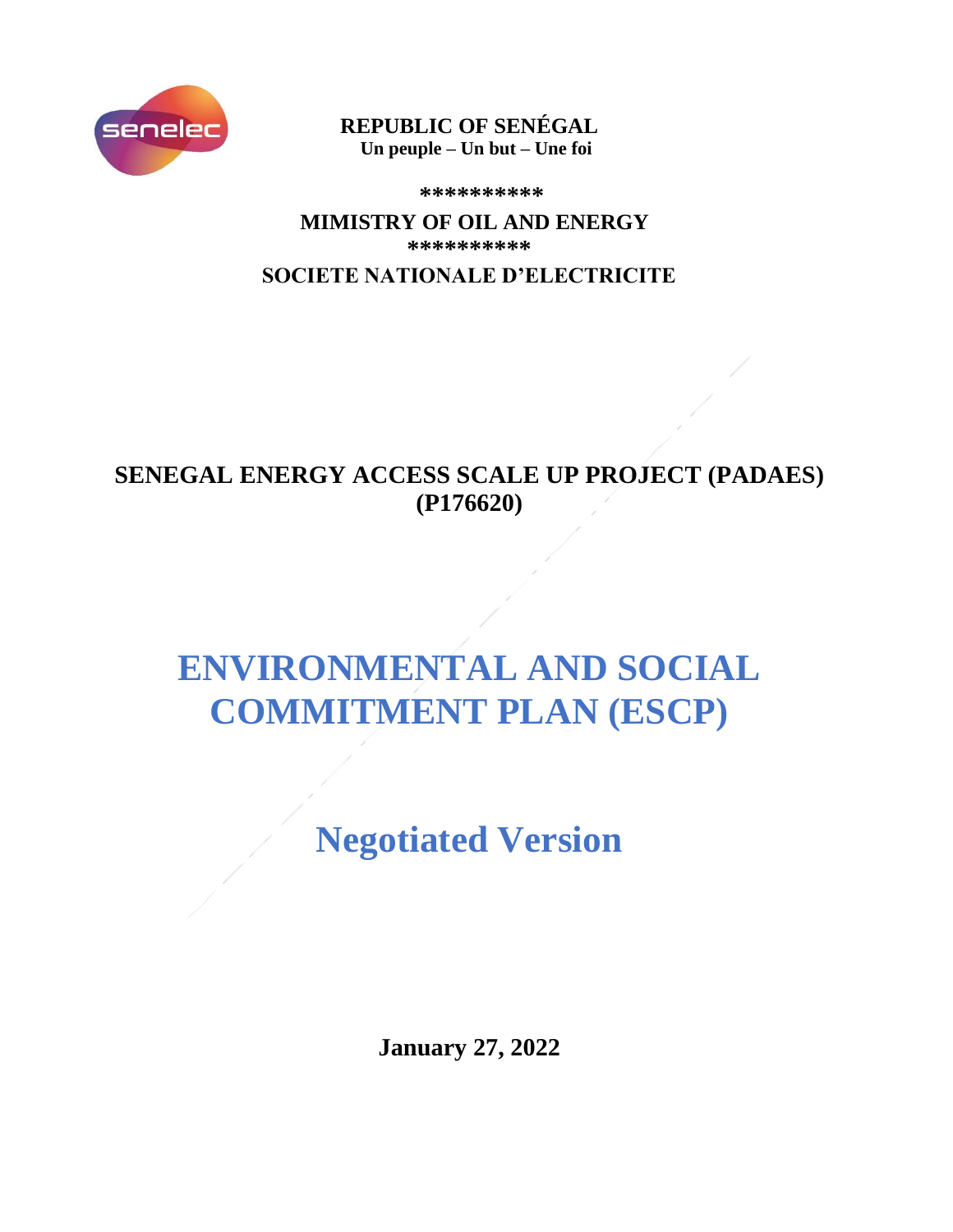## **ENVIRONMENTAL AND SOCIAL COMMITMENT PLAN**

- 1. The Government of Senegal (hereinafter the Recipient) intends to implement the Senegal Energy Access Scale Up Project (**PADAES**, also referred to as the "Project") with the involvement of the Ministry of Petroleum and Energy, through the Société Nationale d'Electricité (SENELEC). The World Bank (*hereinafter referred to as the Association*) has agreed to provide financing for the Project.
- 2. The *Recipient* shall implement the concrete measures and actions required so that the Project is implemented in accordance with the Environmental and Social Standards (ESS). This Environmental and Social Commitment Plan (ESCP) sets out material measures and actions, any associated document or plan, as well as their respective timing, which must be implemented under the Project to comply with the ESS.
- 3. *The Recipient* shall also comply with the provisions of all other environmental and social documents required under the ESF and referred to in this ESCP and the timelines specified in these documents: the Environmental and Social Management Framework (ESMF), the Resettlement Policy Framework (RPF), Environmental and Social Impact Assessment (ESIA)/ Environmental and Social Management Plans (ESMP), Resettlement Action Plans (RAPs), the Stakeholder Engagement Plan (SEP) including a Grievance Mechanism (GM), the Labor Management Procedure (LMP), the Sexual Exploitation and Abuse and Sexual Harassment Prevention and Response Plan (SEA/SH), and the Environment, Health, and Safety Plan.
- 4. *The Recipient* shall be responsible for compliance with all the requirements of the ESCP, even where the implementation of specific measures and actions is conducted by unit or public agency referenced in 1 above.
- 5. Implementation of the concrete measures and actions set out in this ESCP shall be monitored by *the Recipient (through SENELEC*) and reported to the Association as required under or referred to in the ESCP and the legal agreement entered into with the *Association*, and *the Association* shall monitor and assess progress and completion of these concrete measures and actions throughout the Project's implementation.
- 6. As agreed by the Association and *the Recipient*, this ESCP may be revised from time to time during the Project's implementation, to reflect adaptive management of Project changes and unforeseen circumstances or in response to assessment of Project's performance conducted under the ESCP itself. In such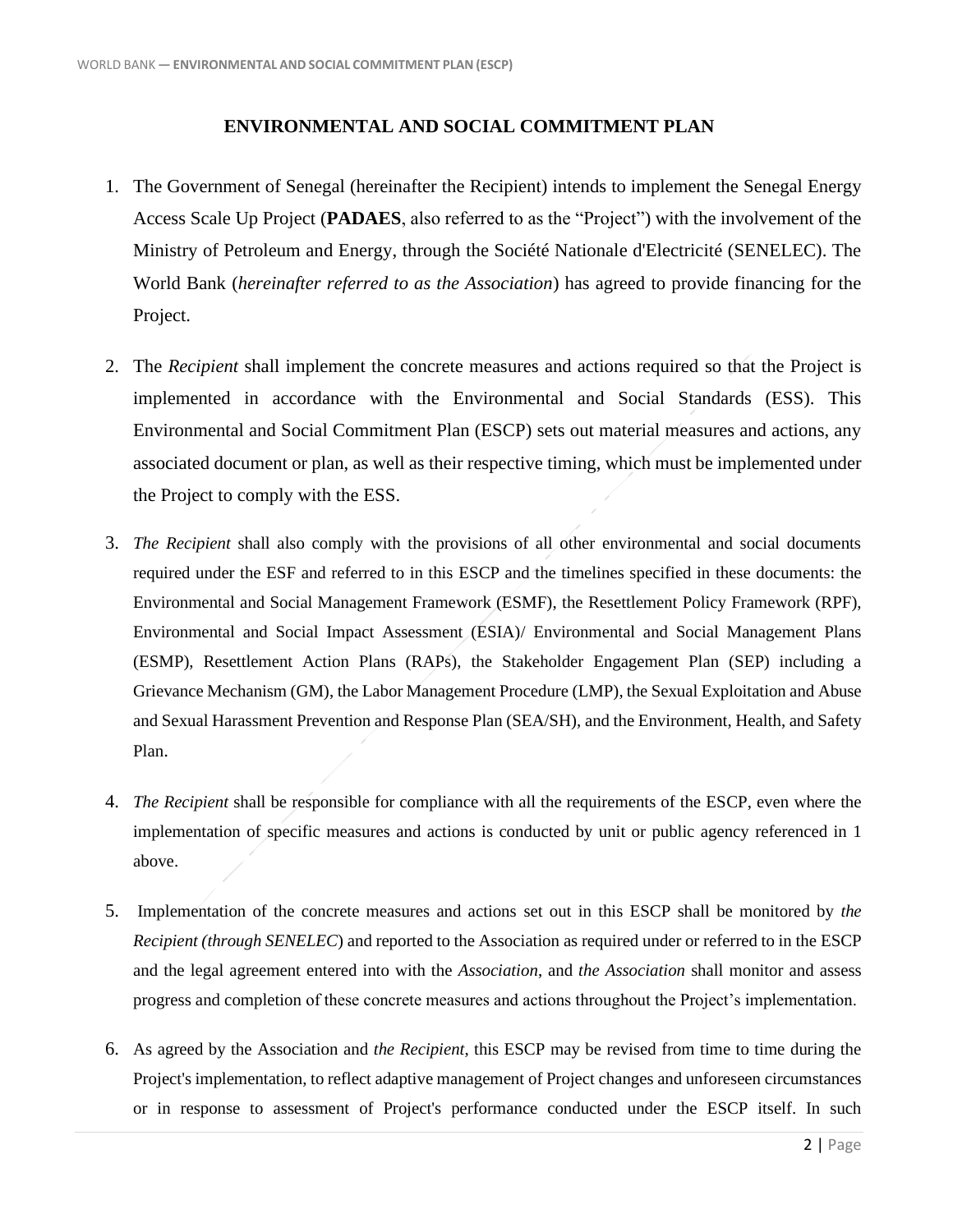circumstances, the Recipient through SENELEC shall agree with the Association on such changes and shall update the ESCP to reflect such changes. Agreement on changes to the ESCP shall be documented through an exchange of letters signed between the Association, the Recipient and SENELEC. The Recipient, through SENELEC, shall promptly disclose the updated ESCP.

7. Where Project changes, unforeseen circumstances, or Project performance result in changes to the risks and impacts during the implementation of the Project, *the Recipient* shall provide additional funds, if needed, to implement actions and measures to address such risks and impacts, which may include *environmental, health and safety impacts, COVID-19 prevention at the worksite, safety risks in conflict areas; labor risks including child labor risks, sexual exploitation, abuse and harassment (SEAH) risks, and risks related to the influx of labor.*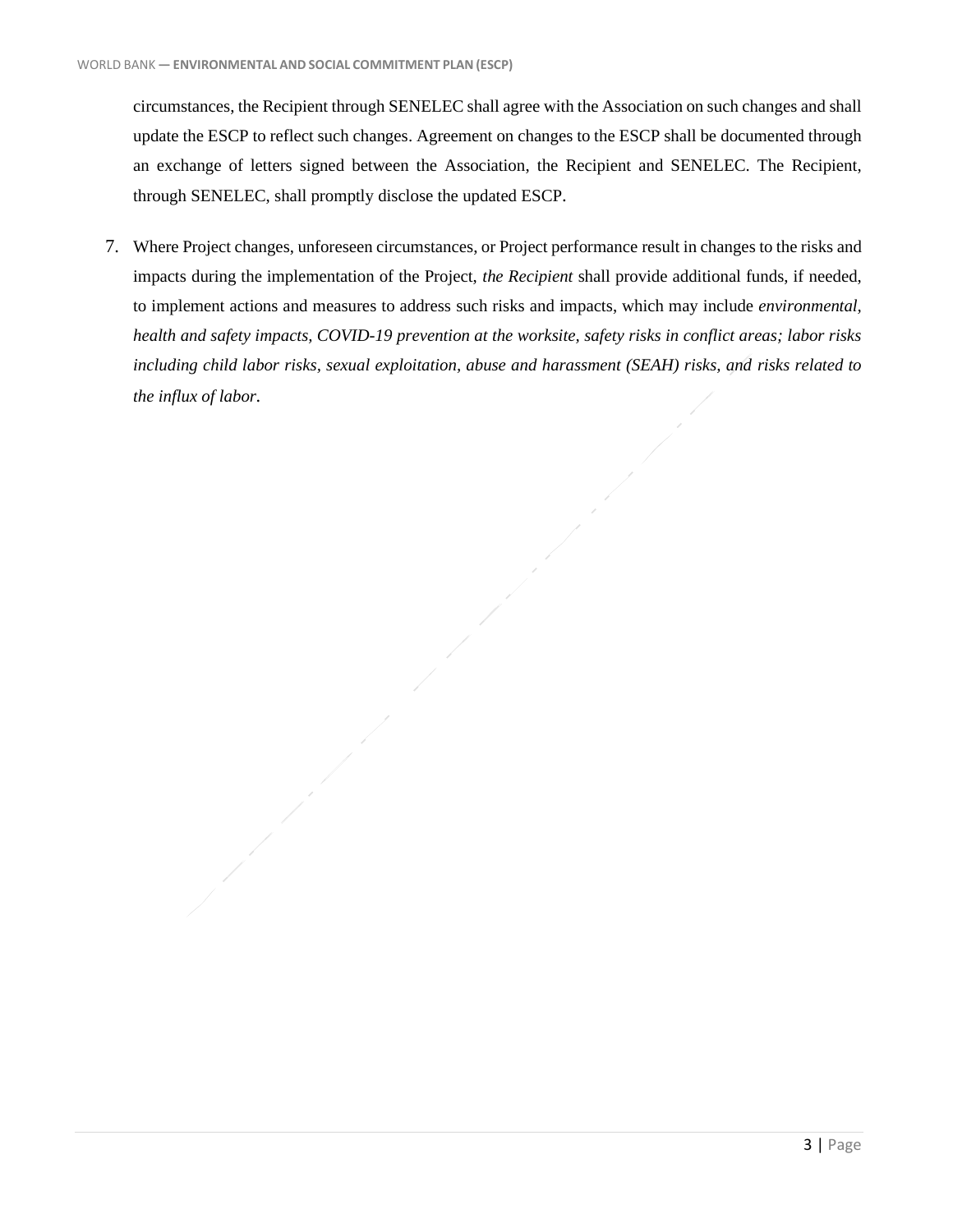|              | <b>CONCRETE MEASURES AND ACTIONS</b>                                                                                                                                                                                                                                                                                                                                                                                                                                                                                                                                                                                                                                                                                                                                                                                                                                                                                                                                                                                                                                                                                                                    | <b>TIMELINE</b>                                                                                                                                                                                                                                                                                                                                                                                                                                                                                                                  | <b>RESPONSIBLE</b><br><b>ENTITY/AUTHORITY</b>        |
|--------------|---------------------------------------------------------------------------------------------------------------------------------------------------------------------------------------------------------------------------------------------------------------------------------------------------------------------------------------------------------------------------------------------------------------------------------------------------------------------------------------------------------------------------------------------------------------------------------------------------------------------------------------------------------------------------------------------------------------------------------------------------------------------------------------------------------------------------------------------------------------------------------------------------------------------------------------------------------------------------------------------------------------------------------------------------------------------------------------------------------------------------------------------------------|----------------------------------------------------------------------------------------------------------------------------------------------------------------------------------------------------------------------------------------------------------------------------------------------------------------------------------------------------------------------------------------------------------------------------------------------------------------------------------------------------------------------------------|------------------------------------------------------|
|              | <b>MONITORING AND REPORTING</b>                                                                                                                                                                                                                                                                                                                                                                                                                                                                                                                                                                                                                                                                                                                                                                                                                                                                                                                                                                                                                                                                                                                         |                                                                                                                                                                                                                                                                                                                                                                                                                                                                                                                                  |                                                      |
| $\mathbf{A}$ | <b>REGULAR REPORTING</b><br>Prepare, and submit to the Association regular monitoring reports<br>on the environmental, social, health, and safety (ESHS)<br>performance of the Project, including, but not limited to, the<br>implementation of the ESCP, the level of preparation and<br>implementation of environmental and social documents required<br>under the ESCP: ESMF, ESIA/ESMP, RPF/RAP, stakeholder<br>engagement activities, and the functioning of the grievance                                                                                                                                                                                                                                                                                                                                                                                                                                                                                                                                                                                                                                                                         | Quarterly reports will be prepared and<br>submitted throughout the<br>implementation of the Project, starting<br>from the project's effective date, at the<br>latest, at the beginning of the month<br>following the past quarter.                                                                                                                                                                                                                                                                                               | Project Implementing Unit (PIU)                      |
| $\mathbf{B}$ | $mechanism(s)$ .<br><b>INCIDENTS AND ACCIDENTS</b><br>Promptly notify the Association of any incident or accident related<br>to the Project that has or is likely to have a significant adverse<br>effect on the environment, the affected communities, the public, or<br>workers, including allegations of sexual exploitation and abuse,<br>and sexual harassment (SEA/SH). Provide sufficient details<br>regarding the incident or accident, indicating the actions taken or<br>to be taken without delay to address it and any information<br>provided by any contractor, supplier or provider and the<br>supervising entity, as appropriate.<br>Subsequently, as per the Association's request, prepare a report on<br>the incident or accident and propose any measures to prevent its<br>recurrence.<br>For SEA/SH incidents, only information that does not lead to the<br>identification of the victim will be published (type of violence, age,<br>gender, and relationship to the Project).<br>All SEA/SH-related reports must follow the information sharing<br>protocol to ensure respect, confidentiality, and safety of the<br>survivor. | Incident or accident shall be reported<br>to the Association within 48 hours of<br>learning about the incident or accident<br>(for serious incidents), using the<br>template attached to the Project<br>Implementation Manual, and within 24<br>hours for incidents/accidents involving<br>fatalities and including allegations of<br>SEA/SH.<br>An incident or accident report will be<br>prepared within a maximum of seven<br>days.<br>This reporting system will be effective<br>throughout the Project's<br>implementation. | Project Implementing Unit (PIU),<br>Site HSE Manager |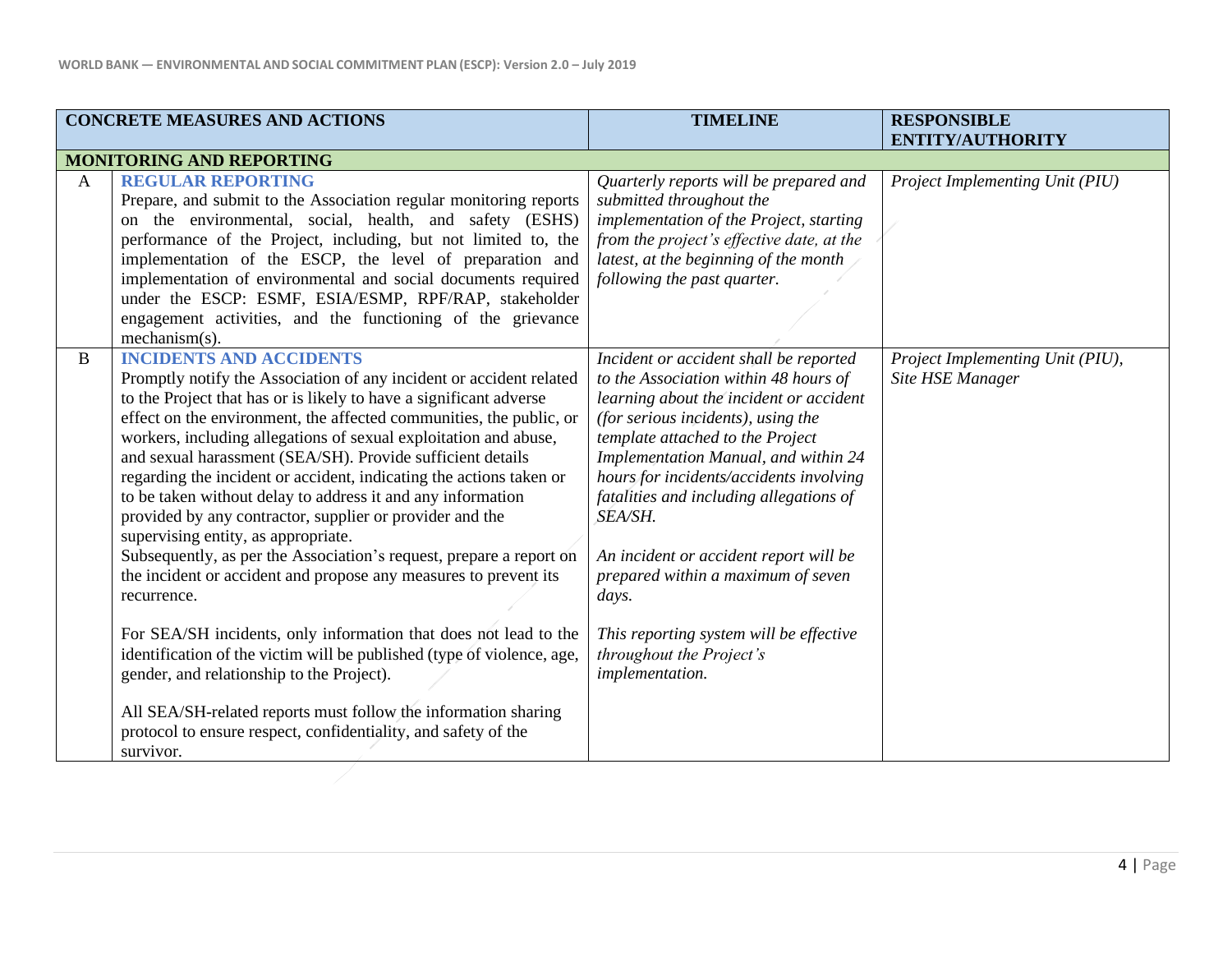|               | <b>CONCRETE MEASURES AND ACTIONS</b>                                                                                                                                                                                                                                                                                                                                                                                                                                                                                                                                                                                                                                                                                                                                                                                                                                                                                                                                                                                                                                                                                                                                                                   | <b>TIMELINE</b>                                                                                                                                                                                                                                                                                                                                                                                                                                                                                                                                                            | <b>RESPONSIBLE</b><br>ENTITY/AUTHORITY |
|---------------|--------------------------------------------------------------------------------------------------------------------------------------------------------------------------------------------------------------------------------------------------------------------------------------------------------------------------------------------------------------------------------------------------------------------------------------------------------------------------------------------------------------------------------------------------------------------------------------------------------------------------------------------------------------------------------------------------------------------------------------------------------------------------------------------------------------------------------------------------------------------------------------------------------------------------------------------------------------------------------------------------------------------------------------------------------------------------------------------------------------------------------------------------------------------------------------------------------|----------------------------------------------------------------------------------------------------------------------------------------------------------------------------------------------------------------------------------------------------------------------------------------------------------------------------------------------------------------------------------------------------------------------------------------------------------------------------------------------------------------------------------------------------------------------------|----------------------------------------|
| $\mathcal{C}$ | <b>CONTRACTORS MONTHLY REPORTS</b><br>Contractors will be required to provide the PIU with monthly<br>supervision reports on the implementation of environmental and<br>social clauses.<br>SENELEC will submit, upon request, the monthly monitoring<br>report to the Association.                                                                                                                                                                                                                                                                                                                                                                                                                                                                                                                                                                                                                                                                                                                                                                                                                                                                                                                     | Monthly report throughout the Project's<br>implementation, starting from the start<br>of the work.                                                                                                                                                                                                                                                                                                                                                                                                                                                                         | The Consulting Engineer and the PIU    |
|               | ESS 1: ASSESSMENT AND MANAGEMENT OF ENVIRONMENTAL AND SOCIAL RISKS AND IMPACTS                                                                                                                                                                                                                                                                                                                                                                                                                                                                                                                                                                                                                                                                                                                                                                                                                                                                                                                                                                                                                                                                                                                         |                                                                                                                                                                                                                                                                                                                                                                                                                                                                                                                                                                            |                                        |
| 1.1           | <b>ORGANISATIONAL STRUCTURE</b><br>Maintain in the PIU the organizational structure including qualified<br>and well performing personnel. It may be the same personnel as the<br>one assigned to the Electricity Sector Support Project (PASE<br>P125565) financed by the Association, if it continues to meet<br>qualification and performance requirements. This staff includes:<br>one Environmental and Social Specialist (playing the overall E&S<br>management coordination role), one Social Specialist, one<br>Environmental Specialist (supporting the coordinator) and one<br>Gender Specialist. For the implementation of the Project, these staff<br>will be complemented by additional consultants that could be used<br>part time, staff, including: one Occupational Health and Safety<br>Specialist, one Social specialist, and one an SEA/SH specialists.<br>The Association has no objection if the Recipient decides that the<br>same specialists work on both the Project and the Electricity Access<br>and Battery Energy Storage Technology (BEST) (P167569)<br>project. The ESMF will define the necessary capacity building or<br>confirm the existing arrangements as needed. | The environmental and social specialist<br>(coordinator), the social development<br>specialist, and the other environmental<br>specialist, as well the gender specialist<br>will be maintained throughout the<br>Project's implementation.<br>Additional consultants<br>(one<br>OHS<br>Specialist, one Social specialist, and one<br>SEA/SH specialists) to be recruited<br>under the BEST project shall be in place<br>no later than three months of the<br>effective date of the BEST Project and<br>shall be maintained throughout the<br>implementation of the Project | PIU                                    |
|               |                                                                                                                                                                                                                                                                                                                                                                                                                                                                                                                                                                                                                                                                                                                                                                                                                                                                                                                                                                                                                                                                                                                                                                                                        |                                                                                                                                                                                                                                                                                                                                                                                                                                                                                                                                                                            |                                        |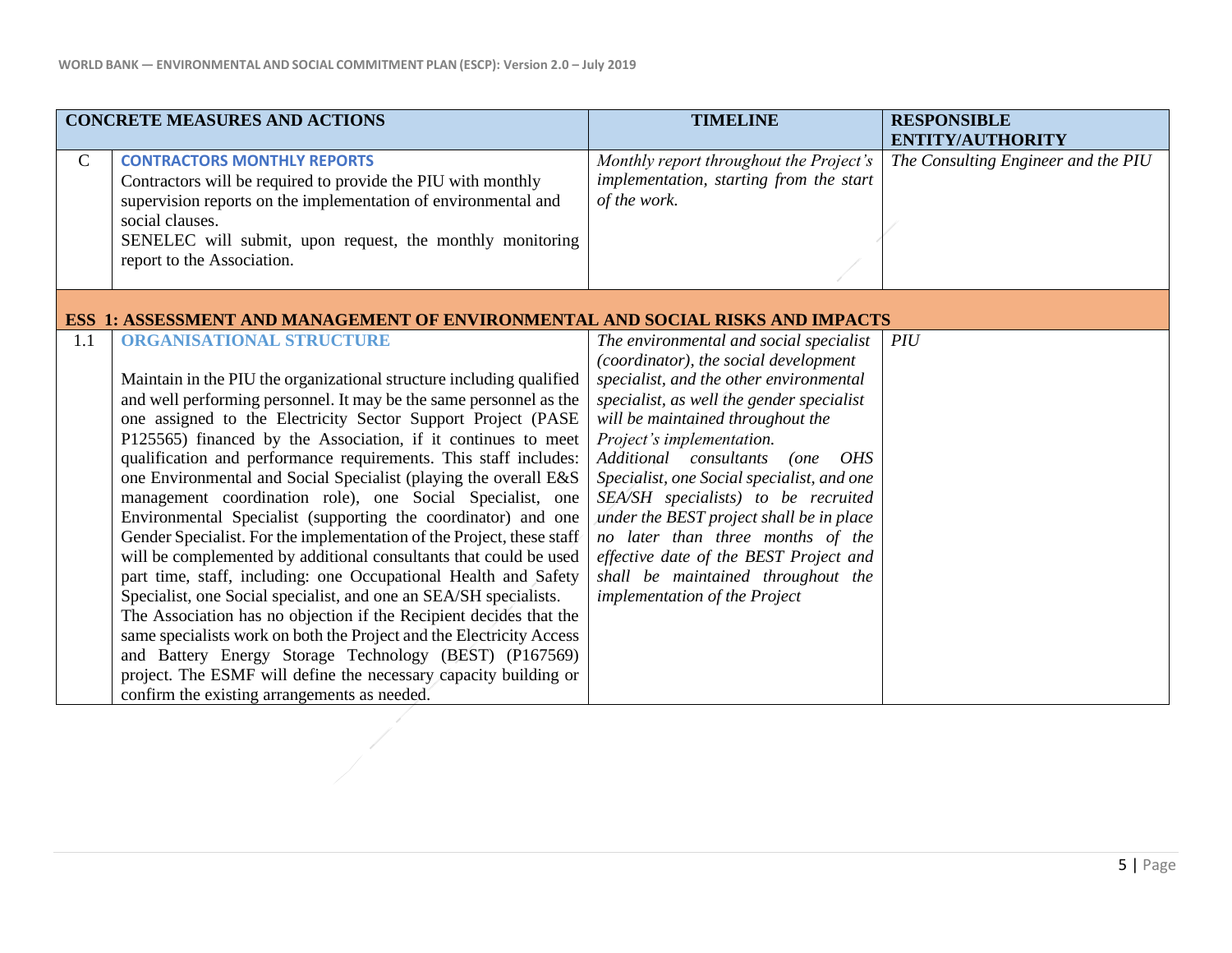| <b>CONCRETE MEASURES AND ACTIONS</b> |                                                                                                                                                                                                                                                                                                                                                                                                                                                                                                                                                                                                                                                                                                                                                                                                                                                                                                                                                                                                                                                                              | <b>TIMELINE</b>                                                                                                                                                                                                                                                                                                                                                                                                                                                               | <b>RESPONSIBLE</b>      |
|--------------------------------------|------------------------------------------------------------------------------------------------------------------------------------------------------------------------------------------------------------------------------------------------------------------------------------------------------------------------------------------------------------------------------------------------------------------------------------------------------------------------------------------------------------------------------------------------------------------------------------------------------------------------------------------------------------------------------------------------------------------------------------------------------------------------------------------------------------------------------------------------------------------------------------------------------------------------------------------------------------------------------------------------------------------------------------------------------------------------------|-------------------------------------------------------------------------------------------------------------------------------------------------------------------------------------------------------------------------------------------------------------------------------------------------------------------------------------------------------------------------------------------------------------------------------------------------------------------------------|-------------------------|
|                                      |                                                                                                                                                                                                                                                                                                                                                                                                                                                                                                                                                                                                                                                                                                                                                                                                                                                                                                                                                                                                                                                                              |                                                                                                                                                                                                                                                                                                                                                                                                                                                                               | <b>ENTITY/AUTHORITY</b> |
| 1.2                                  | <b>ENVIRONMENTAL AND SOCIAL ASSESSMENT</b><br>Carry out an environmental and social assessment to identify and<br>assess the environmental and social risks and impacts of the<br>Project and the appropriate mitigation measures, as indicated in<br>paragraph 5 of Annex 1 of ESS1, in particular:<br>The Environmental and Social Management Framework<br>$\bullet$<br>(ESMF) with its SEA/SH Action Plan.<br>The Resettlement Policy Framework (RPF),<br>$\bullet$<br>ESIAs required for sub-projects in a manner acceptable to the<br>$\bullet$<br>Association and consistent with the ESMF,<br>The Environmental and Social Commitment Plan (ESCP),<br>$\bullet$<br>The Stakeholder Engagement Plan (SEP) with the Project's<br>$\bullet$<br>Grievance Mechanism (GM),<br>The Labor Management Procedures (LMP), and<br>$\bullet$<br>The Resettlement Action Plans (RAPs).<br>$\bullet$<br>Update and adopt the Environmental and Social Impact<br>Assessment prepared for the Project and implement its<br>recommendations in a manner acceptable to the Association. | The first version of the ESCP will be<br>disclosed prior to appraisal and the<br>final version after negotiation.<br>The SEP, ESMF, RPF and LMP will be<br>disclosed prior to the Project appraisal.<br>The ESIAs will be carried out after the<br>evaluation of the Project during<br>implementation and as soon as the sites<br>are known.<br>RAPs will be prepared as soon as<br>ESIAs have established impacts related<br>to involuntary resettlement requiring a<br>RAP. | PIU                     |
|                                      |                                                                                                                                                                                                                                                                                                                                                                                                                                                                                                                                                                                                                                                                                                                                                                                                                                                                                                                                                                                                                                                                              |                                                                                                                                                                                                                                                                                                                                                                                                                                                                               |                         |
|                                      |                                                                                                                                                                                                                                                                                                                                                                                                                                                                                                                                                                                                                                                                                                                                                                                                                                                                                                                                                                                                                                                                              |                                                                                                                                                                                                                                                                                                                                                                                                                                                                               |                         |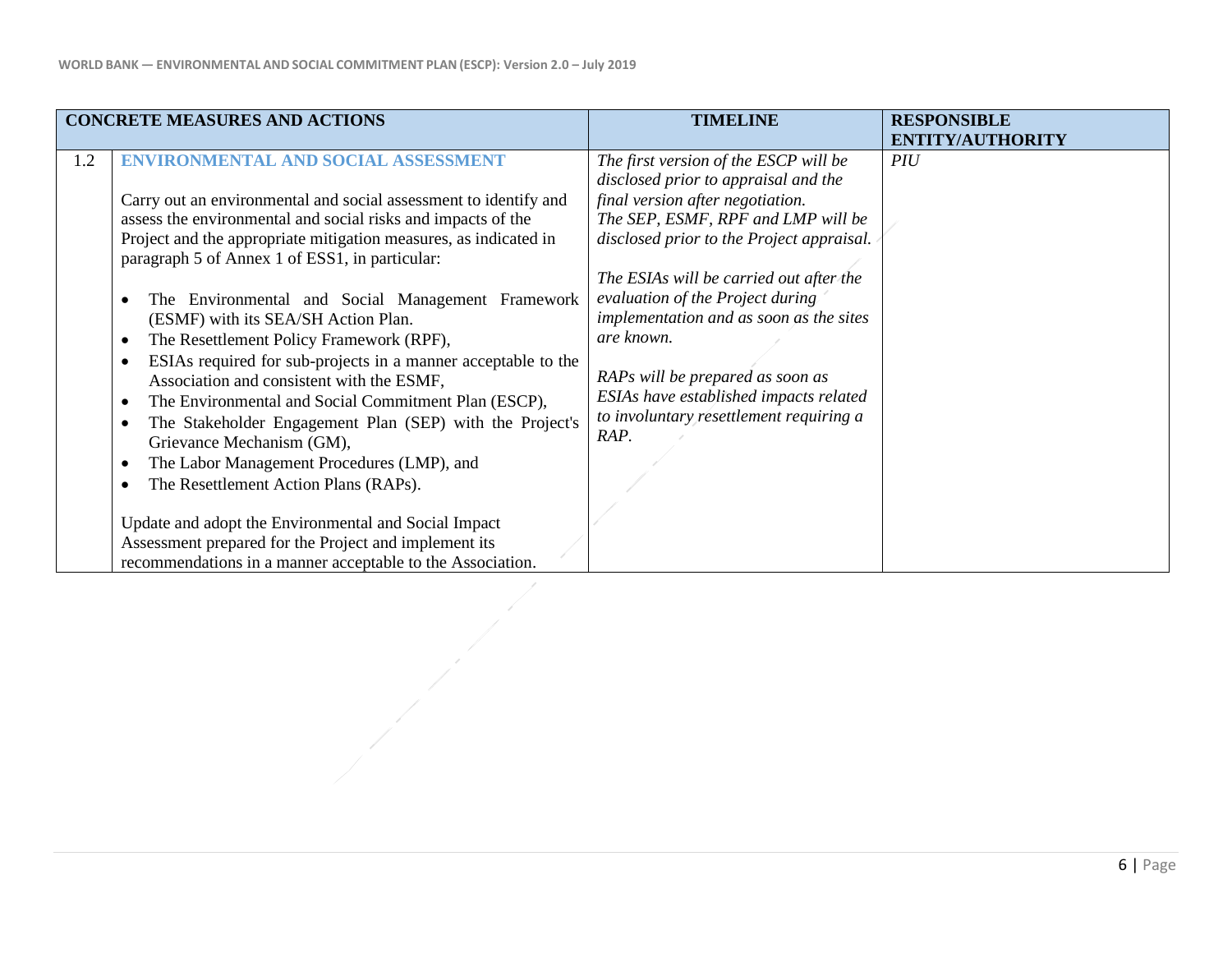|     | <b>CONCRETE MEASURES AND ACTIONS</b>                                                                                                                                                                                                                                                                                                                                                                                                                                                                                                                                                                                                                                                                                                                                                                                                                                                                                                                                                                                                                                                                                                                                                                                                                      | <b>TIMELINE</b>                                                                                                                                                                                                                                                                                                                                                                                                                                                                                                                                                                                                                                                                                               | <b>RESPONSIBLE</b> |
|-----|-----------------------------------------------------------------------------------------------------------------------------------------------------------------------------------------------------------------------------------------------------------------------------------------------------------------------------------------------------------------------------------------------------------------------------------------------------------------------------------------------------------------------------------------------------------------------------------------------------------------------------------------------------------------------------------------------------------------------------------------------------------------------------------------------------------------------------------------------------------------------------------------------------------------------------------------------------------------------------------------------------------------------------------------------------------------------------------------------------------------------------------------------------------------------------------------------------------------------------------------------------------|---------------------------------------------------------------------------------------------------------------------------------------------------------------------------------------------------------------------------------------------------------------------------------------------------------------------------------------------------------------------------------------------------------------------------------------------------------------------------------------------------------------------------------------------------------------------------------------------------------------------------------------------------------------------------------------------------------------|--------------------|
|     |                                                                                                                                                                                                                                                                                                                                                                                                                                                                                                                                                                                                                                                                                                                                                                                                                                                                                                                                                                                                                                                                                                                                                                                                                                                           |                                                                                                                                                                                                                                                                                                                                                                                                                                                                                                                                                                                                                                                                                                               | ENTITY/AUTHORITY   |
| 1.3 | <b>MANAGEMENT TOOLS AND INSTRUMENTS</b><br>Screen any proposed sub-project in accordance with the<br>Environmental and Social Management Framework (ESMF)<br>prepared for the Project, and, thereafter, draft, adopt, and implement<br>the subproject Environmental and Social Management Plan<br>(ESMP), as required, in a manner acceptable to the Association.<br>Draft and include in the Project Implementation Manual an<br>"environmental and social measures" section, which will describe<br>in detail:<br>The role of the Procurement Specialist in drafting ToRs,<br>bidding documents, and contracts, and which will include the<br>required E&S mitigation measures/plans;<br>The role of environmental and social specialists, and SEA/SH<br>$\bullet$<br>specialist in drafting sections on environmental, social, and<br>SEA/SH measures to be included in ToRs, bidding documents,<br>and works contracts;<br>Minimum environmental and social clauses to be included in<br>$\bullet$<br>bidding documents (including codes of conduct, coordination,<br>complaints<br>reporting<br>and<br>monitoring,<br>management<br>mechanisms); and<br>Environmental and social indicators to be included in the<br>$\bullet$<br>monitoring system. | The specific environmental and social<br>studies (ESIA / ESMP, RAP, etc.) for<br>the Project activities will be prepared<br>during Project implementation, based<br>on the results of the environmental and<br>social screening process, and submitted<br>to the Association for approval prior to<br>launching the bidding process for the<br>respective sub-project activities. Once<br>approved, the environmental and social<br>plans will be disclosed in-country and<br>on the Association's external website<br>and implemented throughout the sub-<br>project's implementation process.<br>The monitoring tools of these<br>instruments will be used throughout the<br>implementation of the Project. | PIU                |
|     |                                                                                                                                                                                                                                                                                                                                                                                                                                                                                                                                                                                                                                                                                                                                                                                                                                                                                                                                                                                                                                                                                                                                                                                                                                                           |                                                                                                                                                                                                                                                                                                                                                                                                                                                                                                                                                                                                                                                                                                               |                    |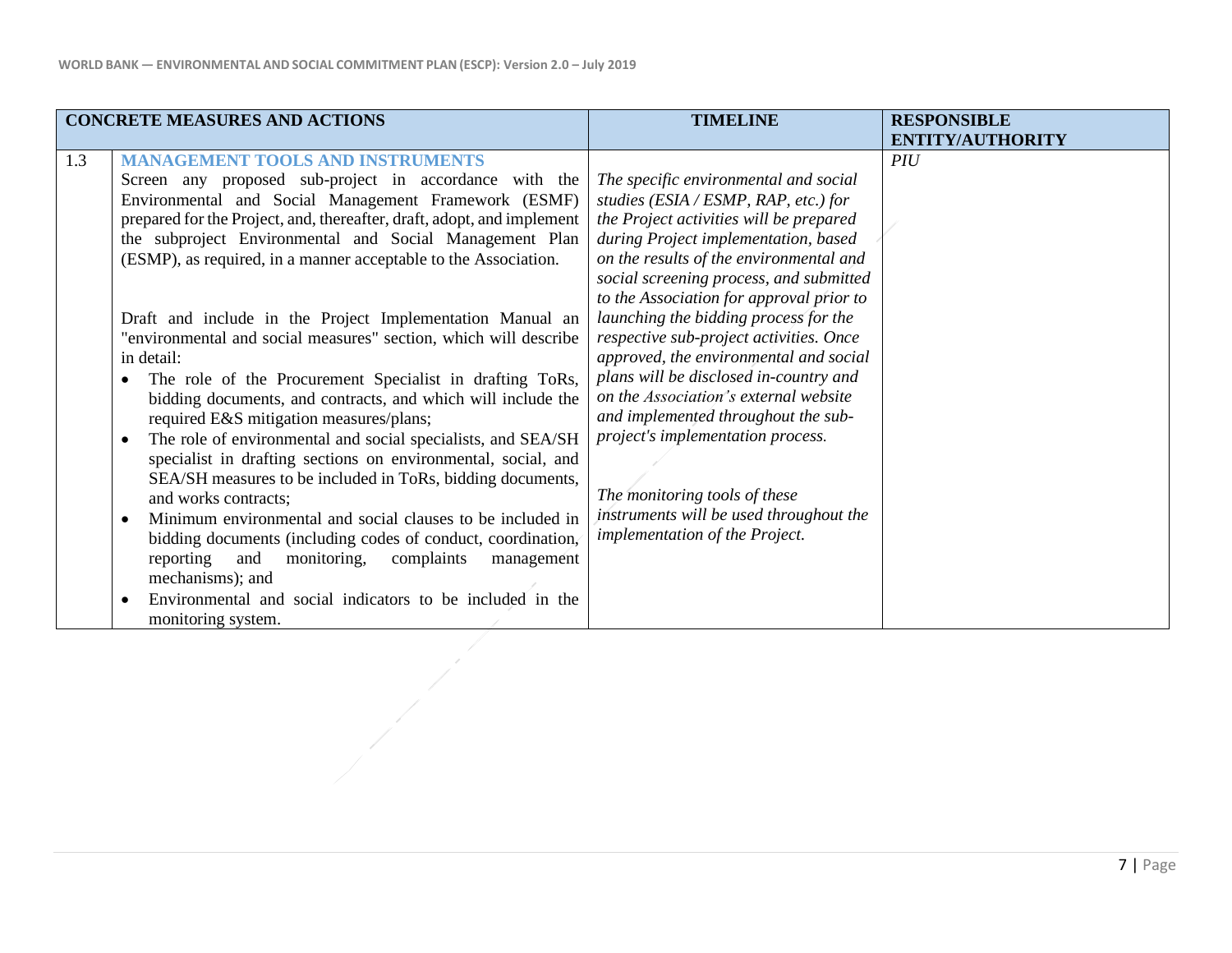| <b>CONCRETE MEASURES AND ACTIONS</b> |                                                                                                                                                                                                                                                                                                                                                                                                                                                                                                                                                                                                                                                                                                                                                                                                                                                                                                                                                                                                                                                                                                                                                                                                                                                                                                                                                                     | <b>TIMELINE</b>                                                              | <b>RESPONSIBLE</b> |
|--------------------------------------|---------------------------------------------------------------------------------------------------------------------------------------------------------------------------------------------------------------------------------------------------------------------------------------------------------------------------------------------------------------------------------------------------------------------------------------------------------------------------------------------------------------------------------------------------------------------------------------------------------------------------------------------------------------------------------------------------------------------------------------------------------------------------------------------------------------------------------------------------------------------------------------------------------------------------------------------------------------------------------------------------------------------------------------------------------------------------------------------------------------------------------------------------------------------------------------------------------------------------------------------------------------------------------------------------------------------------------------------------------------------|------------------------------------------------------------------------------|--------------------|
|                                      |                                                                                                                                                                                                                                                                                                                                                                                                                                                                                                                                                                                                                                                                                                                                                                                                                                                                                                                                                                                                                                                                                                                                                                                                                                                                                                                                                                     |                                                                              | ENTITY/AUTHORITY   |
| 1.4                                  | <b>MANAGEMENT OF CONTRACTORS</b><br>Integrate relevant aspects of the ESCP, including the relevant E&S<br>management tools and instruments mentioned above in section<br>1.2, into the Environmental, Social, Health and Safety (ESHS)<br>specifications of the bidding documents issued to contractors, and<br>subcontractor.<br>Ensure that contractors, subcontractors, and suppliers comply with<br>the ESHS specifications in their respective contracts.<br>The PIU will require the preparation and implementation of the<br>following procedures applicable to contractors and subcontractors<br>and other service providers:<br>• Contractor's ESMP (for the construction site, including the<br>hygiene, health, and safety plan, security risk management,<br>COVID-19 transmission prevention plan, a grievance<br>mechanism for workers).<br>Environmental and social clauses to be included in bidding<br>$\bullet$<br>documents for works and supervision contracts (codes of<br>conduct, coordination, reporting and monitoring, grievance<br>mechanism, including mitigation of issues relating to<br>SEA/SH issues.<br>Social commitments through codes of conduct regarding the<br>prohibition of child labor as well as prevention and<br>protection measures against SEA/SH identified in the action<br>plan.<br>Codes of conduct for workers' | During the preparation of bidding<br>documents and before the start of work. | PIU                |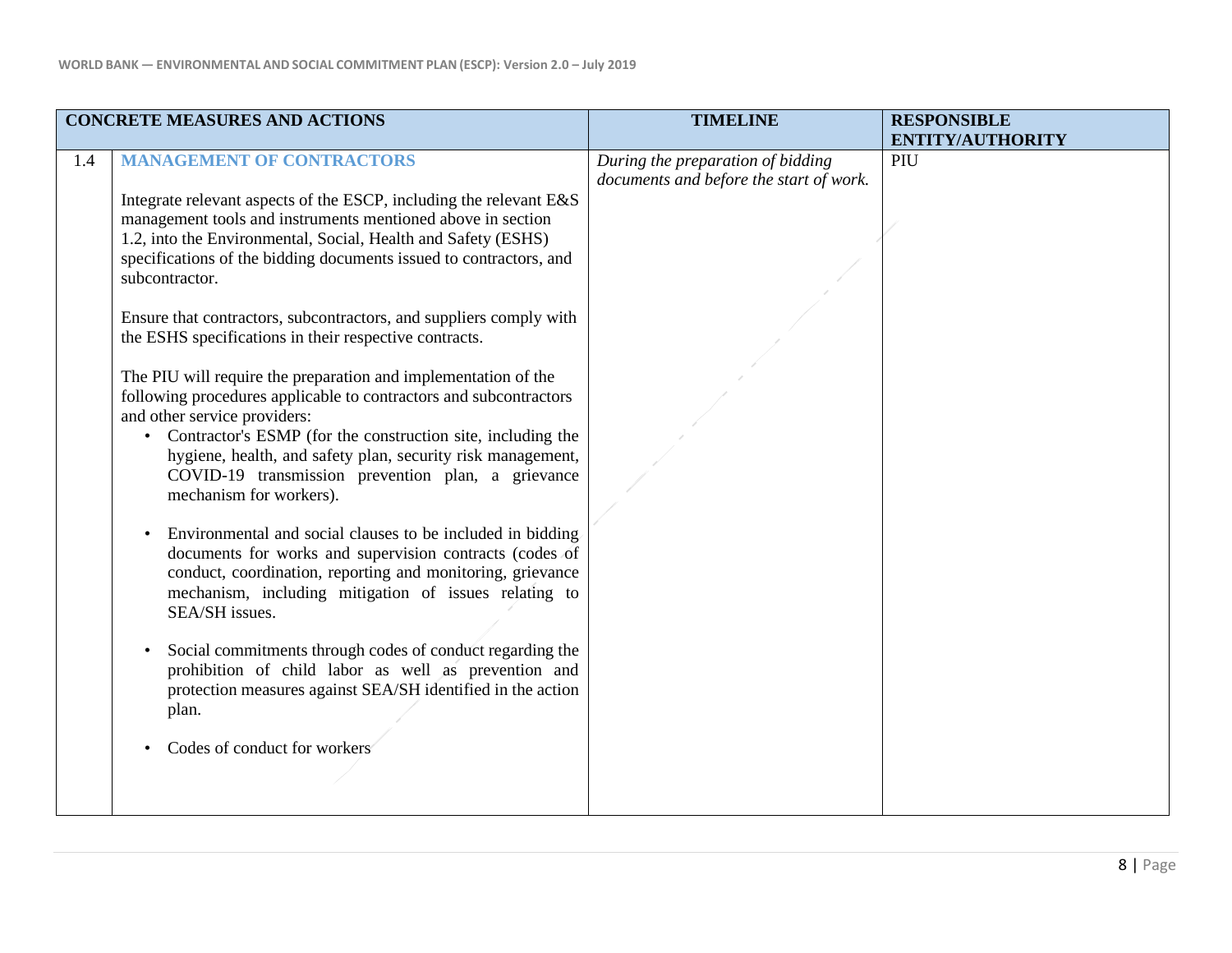|     | <b>CONCRETE MEASURES AND ACTIONS</b>                                                                                                                                                                                                                                                                                                                                                                                                                                                                                                                                                                                                                                       | <b>TIMELINE</b>                                                                                                                     | <b>RESPONSIBLE</b><br><b>ENTITY/AUTHORITY</b>                     |
|-----|----------------------------------------------------------------------------------------------------------------------------------------------------------------------------------------------------------------------------------------------------------------------------------------------------------------------------------------------------------------------------------------------------------------------------------------------------------------------------------------------------------------------------------------------------------------------------------------------------------------------------------------------------------------------------|-------------------------------------------------------------------------------------------------------------------------------------|-------------------------------------------------------------------|
|     | <b>ESS 2: LABOR AND WORKING CONDITIONS</b>                                                                                                                                                                                                                                                                                                                                                                                                                                                                                                                                                                                                                                 |                                                                                                                                     |                                                                   |
| 2.1 | <b>LABOR MANAGEMENT PROCEDURES</b><br>Develop, validate and disclose Labor Management Procedure<br>(LMP) in accordance with national legislation and ESS2, in line<br>with the principles of non-discrimination and equal opportunities.<br>Relevant clauses to be included in the contracts of<br>suppliers/service providers and subcontractors include the<br>prohibition of child labor and forced labor and guarantee the right<br>to form a union. Project workers will be required to sign codes of<br>conduct that prohibit sexual exploitation, abuse and harassment<br>(SEA/SH).                                                                                 | The LMP shall be disclosed prior to<br>project appraisal and implemented<br>throughout the implementation period<br>of the Project. | PIU and service providers and their<br><b>Contractors</b>         |
| 2.2 | <b>GRIEVANCE MECHANISM FOR PROJECT WORKERS</b><br>As part of the LMP, establish, operate and maintain a GM for<br>Project workers to respond quickly to concerns and employment-<br>related issues through a transparent, easily accessible, inclusive,<br>and participatory process that is easy to understand, and which<br>provides for feedback to the parties concerned in a language which<br>they understand. The GM will be reflected in the Contractor's<br>Environmental and Social Management Plan (C-ESMP), and with<br>entry points for managing SEA/SH Incidents, detailing<br>procedures, , referrals to SEA/SH services and mechanism for<br>complainants. | Before starting of activities and<br>throughout Project implementation.                                                             | PIU and service providers and their<br>Contractors/subcontractors |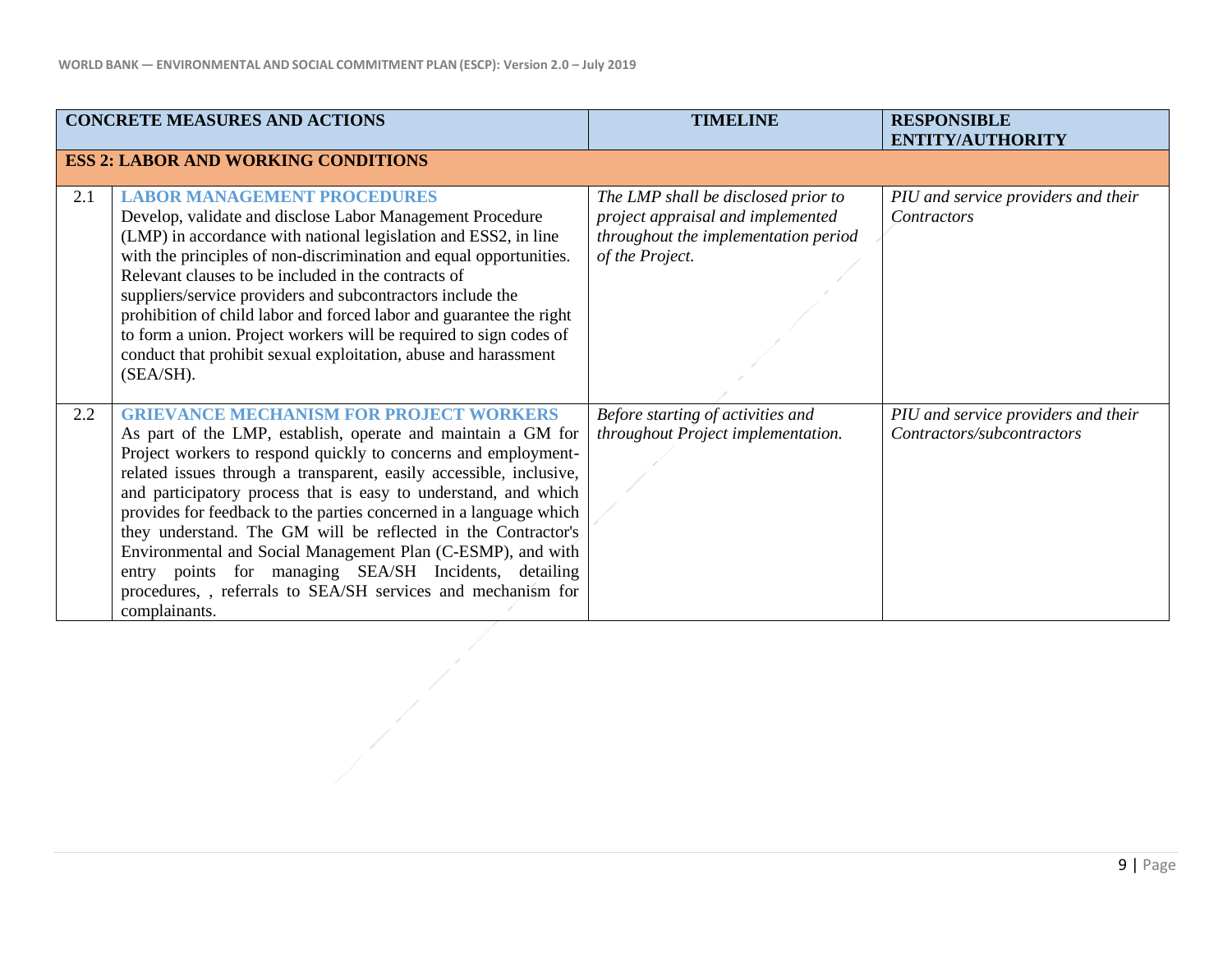|     | <b>CONCRETE MEASURES AND ACTIONS</b>                                                                                                                                                                                                                                                                                                                                                                                                                                                                                                                                                                                                                                                                                                                                                                                                                    | <b>TIMELINE</b>                                                                                                            | <b>RESPONSIBLE</b><br><b>ENTITY/AUTHORITY</b>                     |
|-----|---------------------------------------------------------------------------------------------------------------------------------------------------------------------------------------------------------------------------------------------------------------------------------------------------------------------------------------------------------------------------------------------------------------------------------------------------------------------------------------------------------------------------------------------------------------------------------------------------------------------------------------------------------------------------------------------------------------------------------------------------------------------------------------------------------------------------------------------------------|----------------------------------------------------------------------------------------------------------------------------|-------------------------------------------------------------------|
| 2.3 | <b>OCCUPATIONAL</b><br>HEALTH<br><b>AND</b><br><b>SAFETY</b><br>(OHS)<br><b>MEASURES</b><br>Ensure that the occupational health and safety (OHS) clauses<br>specified in the LMP and the ESMP/ESMF, are included in the<br>bidding documents or specifications and contracts of its suppliers,<br>service providers, and subcontractors.<br>Ensure that suppliers, contractors and subcontractors comply with<br>occupational health and safety (OHS) measures, including<br>measures to prevent COVID-19 and other communicable diseases<br>such as HIV-AIDS.                                                                                                                                                                                                                                                                                          | Before starting work. These measures<br>are maintained throughout the period<br>of implementation of the Project.          | PIU and contractors/subcontractors                                |
|     | <b>ESS 3: RESOURCE EFFICIENCY AND POLLUTION PREVENTION AND MANAGEMENT</b>                                                                                                                                                                                                                                                                                                                                                                                                                                                                                                                                                                                                                                                                                                                                                                               |                                                                                                                            |                                                                   |
| 3.1 | <b>WASTE MANAGEMENT PLAN</b><br>Develop, adopt and implement a Waste Management Plan<br>including the management of hazardous waste.<br>This Waste Management Plan must comply with the ESMP and its<br>implementation must be properly monitored during construction.<br>The treatment of hazardous materials must be specifically planned<br>and detailed in the Waste Management Plan and in accordance with<br>the ESMP recommendations. This should be included in the<br>specifications and contract of the contractor performing the work.<br>Ensure that all waste from the site is properly disposed of in<br>accordance with the Senegalese environmental code, the Waste<br>Management Plan and the ESMP.<br>Ensure that the Project suppliers / service providers develop and<br>implement a Waste and Hazardous Materials Management Plan. | Prior to the start of the work<br>These measures and actions will be<br>maintained throughout the Project's life<br>cycle. | PIU, Contractors and subcontractors<br><b>Consulting Engineer</b> |
|     |                                                                                                                                                                                                                                                                                                                                                                                                                                                                                                                                                                                                                                                                                                                                                                                                                                                         |                                                                                                                            |                                                                   |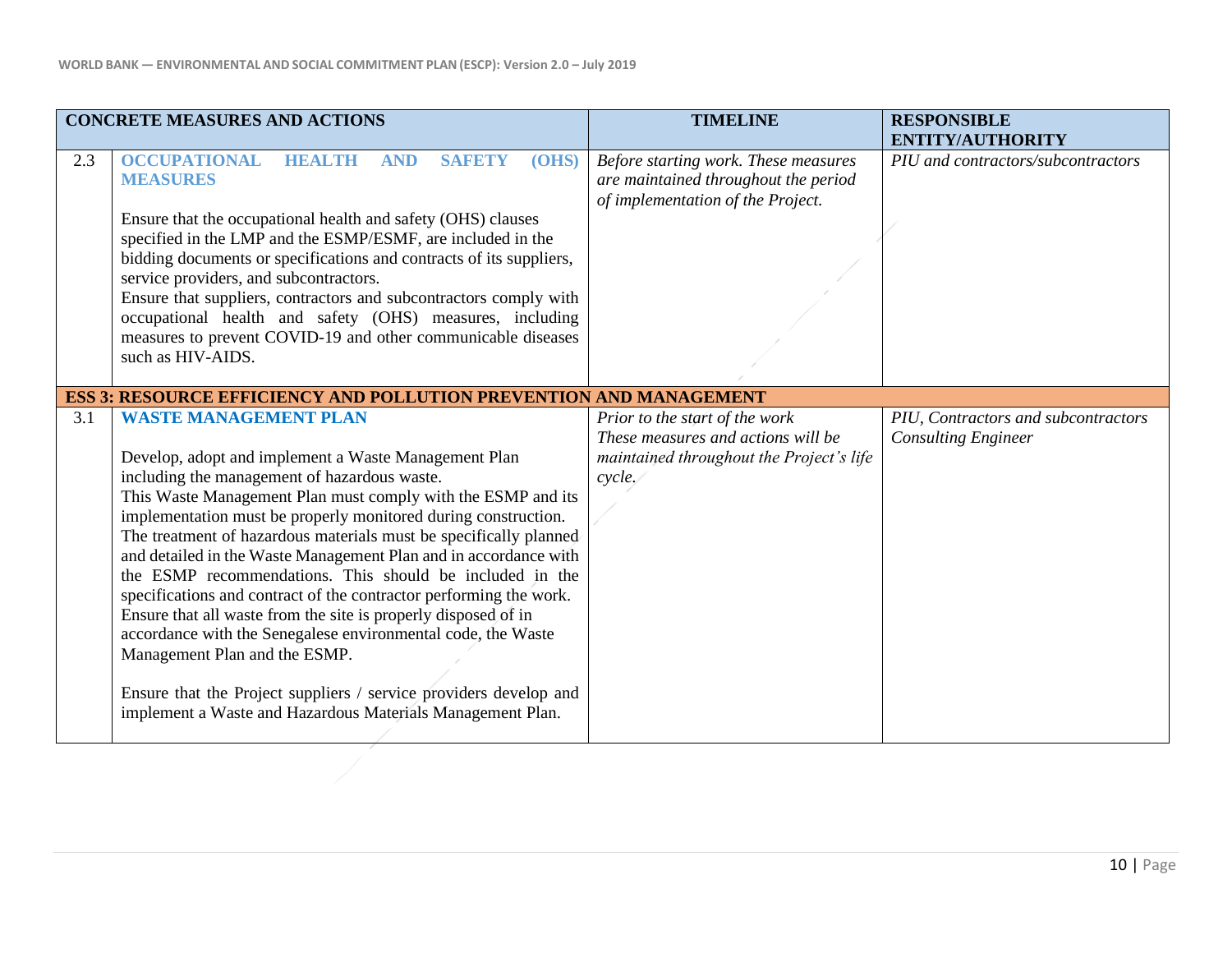|     | <b>CONCRETE MEASURES AND ACTIONS</b>                                   | <b>TIMELINE</b>                        | <b>RESPONSIBLE</b>           |
|-----|------------------------------------------------------------------------|----------------------------------------|------------------------------|
|     |                                                                        |                                        | ENTITY/AUTHORITY             |
| 3.2 | <b>RESOURCE</b><br><b>EFFICIENCY</b><br><b>AND</b><br><b>POLLUTION</b> | During the preparation and             | PIU, Consulting Engineer and |
|     | <b>PREVENTION AND MANAGEMENT:</b>                                      | implementation of site specific ESMPs. | <b>Contractors</b>           |
|     | Ensure that:                                                           |                                        |                              |
|     | (i) The ESMF as well as the specific instruments                       |                                        |                              |
|     | (ESIA/ESMP) contain measures to reduce air pollution,                  |                                        |                              |
|     | from dust, noise, vehicle exhausts                                     |                                        |                              |
|     |                                                                        |                                        |                              |
|     | (ii) Site-specific ESMPs explore technically and financially           |                                        |                              |
|     | feasible measures to improve the efficient use of water and            |                                        |                              |
|     | construction materials; and                                            |                                        |                              |
|     |                                                                        |                                        |                              |
|     | (iii) Technical requirements and measures are covered in the           |                                        |                              |
|     | contractor's ESMP.                                                     |                                        |                              |
|     |                                                                        |                                        |                              |
|     | Suppliers and contractors will be required to comply with              |                                        |                              |
|     | pollution management standards and measures. Payment of                |                                        |                              |
|     | submitted invoices will be subject to compliance with technical,       |                                        |                              |
|     | environmental and social recommendations.                              |                                        |                              |
|     |                                                                        |                                        |                              |
|     | <b>ESS 4: COMMUNITY HEALTH AND SAFETY</b>                              |                                        |                              |
| 4.1 | <b>TRAFFIC AND ROAD SAFETY:</b>                                        | Same schedule as for preparation and   | PIU, Consulting Engineer and |
|     | Adopt and implement measures and actions to assess and manage          | implementation of ESMPs                | Contractors                  |
|     | risks related to traffic and road safety as required in the ESMP to be |                                        |                              |
|     | developed under 1.3 above. These measures must be addressed in         |                                        |                              |
|     | the contractors' ESMPs.                                                |                                        |                              |
|     |                                                                        |                                        |                              |
|     |                                                                        |                                        |                              |
|     |                                                                        |                                        |                              |
|     |                                                                        |                                        |                              |
|     |                                                                        |                                        |                              |
|     |                                                                        |                                        |                              |
|     |                                                                        |                                        |                              |
|     |                                                                        |                                        |                              |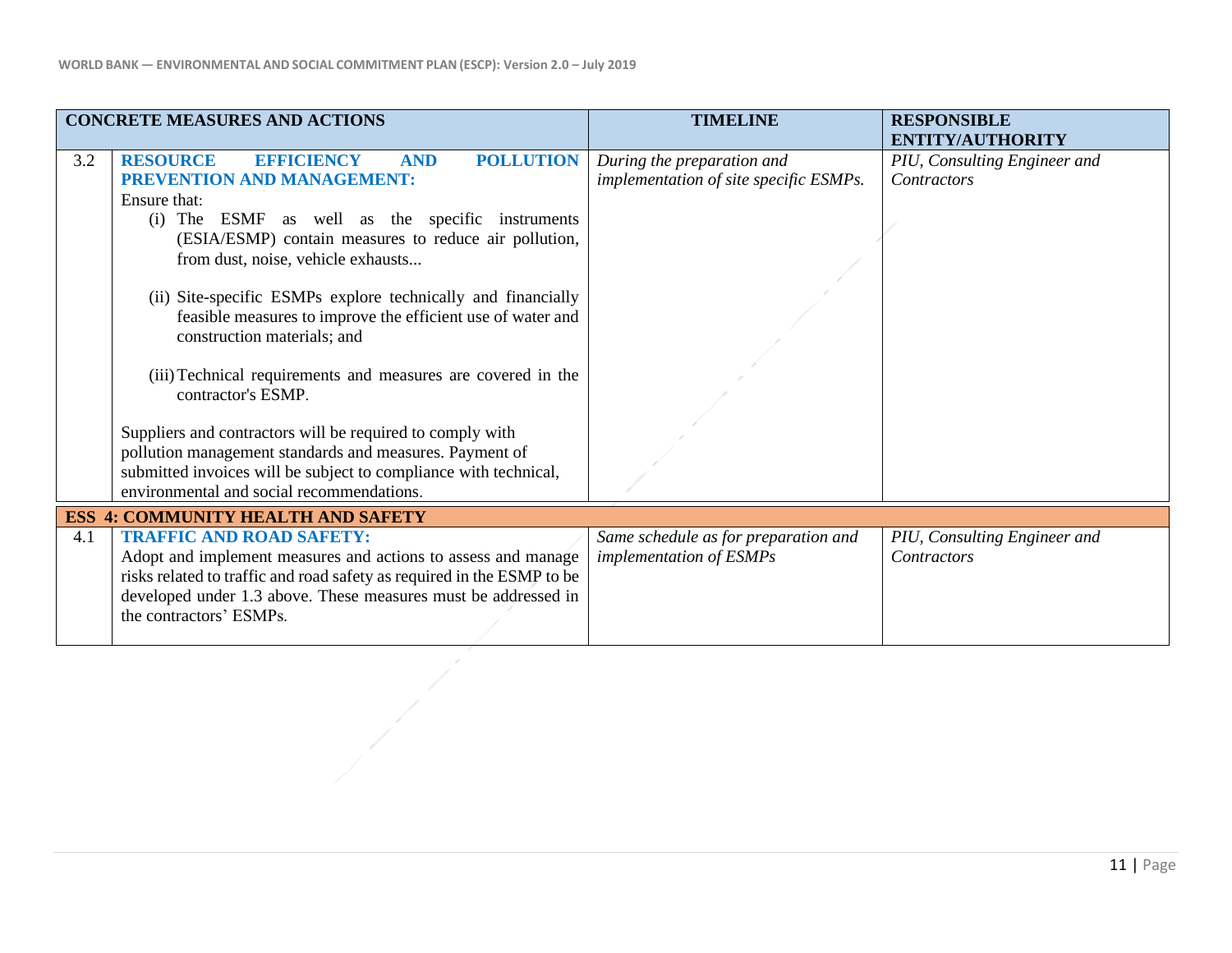| 4.2 | <b>COMMUNITY HEALTH AND SAFETY</b><br>Develop, adopt, and implement measures and actions required by<br>environmental and social impact assessments (ESIAs) to assess and<br>manage risks and impacts specific to the surrounding communities<br>and arising from the implementation of project activities, including<br>those related to the presence of project workers and any potential<br>labor influx.                                                                                                                                                                                                                                                                                                                                                                                                                                                                                                                                                                                                                        | Prior to the start of work and<br>throughout the Projects life cycle<br>Same schedule as for the preparation<br>and implementation of the instruments:<br><b>ESIA/ESMP</b>                                                                                                                                                                                                                                 | PIU, Consulting Engineer and<br><b>Contractors</b> |
|-----|-------------------------------------------------------------------------------------------------------------------------------------------------------------------------------------------------------------------------------------------------------------------------------------------------------------------------------------------------------------------------------------------------------------------------------------------------------------------------------------------------------------------------------------------------------------------------------------------------------------------------------------------------------------------------------------------------------------------------------------------------------------------------------------------------------------------------------------------------------------------------------------------------------------------------------------------------------------------------------------------------------------------------------------|------------------------------------------------------------------------------------------------------------------------------------------------------------------------------------------------------------------------------------------------------------------------------------------------------------------------------------------------------------------------------------------------------------|----------------------------------------------------|
|     | Develop and implement measures against the transmission of<br>COVID-19 in accordance with national and WHO requirements and<br>national requirements and inform communities of these risks and<br>prevention measures.<br>These measures will be included in the ESMPs to be developed                                                                                                                                                                                                                                                                                                                                                                                                                                                                                                                                                                                                                                                                                                                                              |                                                                                                                                                                                                                                                                                                                                                                                                            |                                                    |
|     | under action 1.3 above.                                                                                                                                                                                                                                                                                                                                                                                                                                                                                                                                                                                                                                                                                                                                                                                                                                                                                                                                                                                                             |                                                                                                                                                                                                                                                                                                                                                                                                            |                                                    |
| 4.3 | <b>SEAH RISKS</b><br>The recipient will conduct an assessment of the risks related to<br>Gender Based Violence (GBV), especially sexual exploitation,<br>abuse and harassment, with respect to the Project, which will be<br>used to develop the SEA/SH prevention and response action plan.<br>SENELEC will ensure its proper implementation.<br>The SEA/SH action plan will include SEA/SH awareness,<br>prevention and mitigation measures, including the development of<br>a code of conduct for all project staff and workers, training sessions,<br>ensuring that the Project's GM is sensitive to SEA/SH, is<br>accessible, and has a medical, psychosocial and legal care approach<br>for SEA/SH survivors.<br>Recipient will ensure that works contracts or service contracts<br>under the Project require firms, subcontractors, or suppliers to adopt<br>a code of conduct that will cover, among other things, gender-based<br>violence, violence against children, their exploitation, sexual abuse<br>and harassment. | Finalize the SEA/SH risk assessment as<br>part of the ESMF and implement this<br>plan throughout the Project's<br>implementation period.<br>The codes of conduct will be signed by<br>the workers and the required training<br>will be provided when the workers are<br>recruited.<br>The approved action plan and codes of<br>conduct will be enforced throughout the<br>Project's implementation period. | PIU, Consulting Engineer and Firms                 |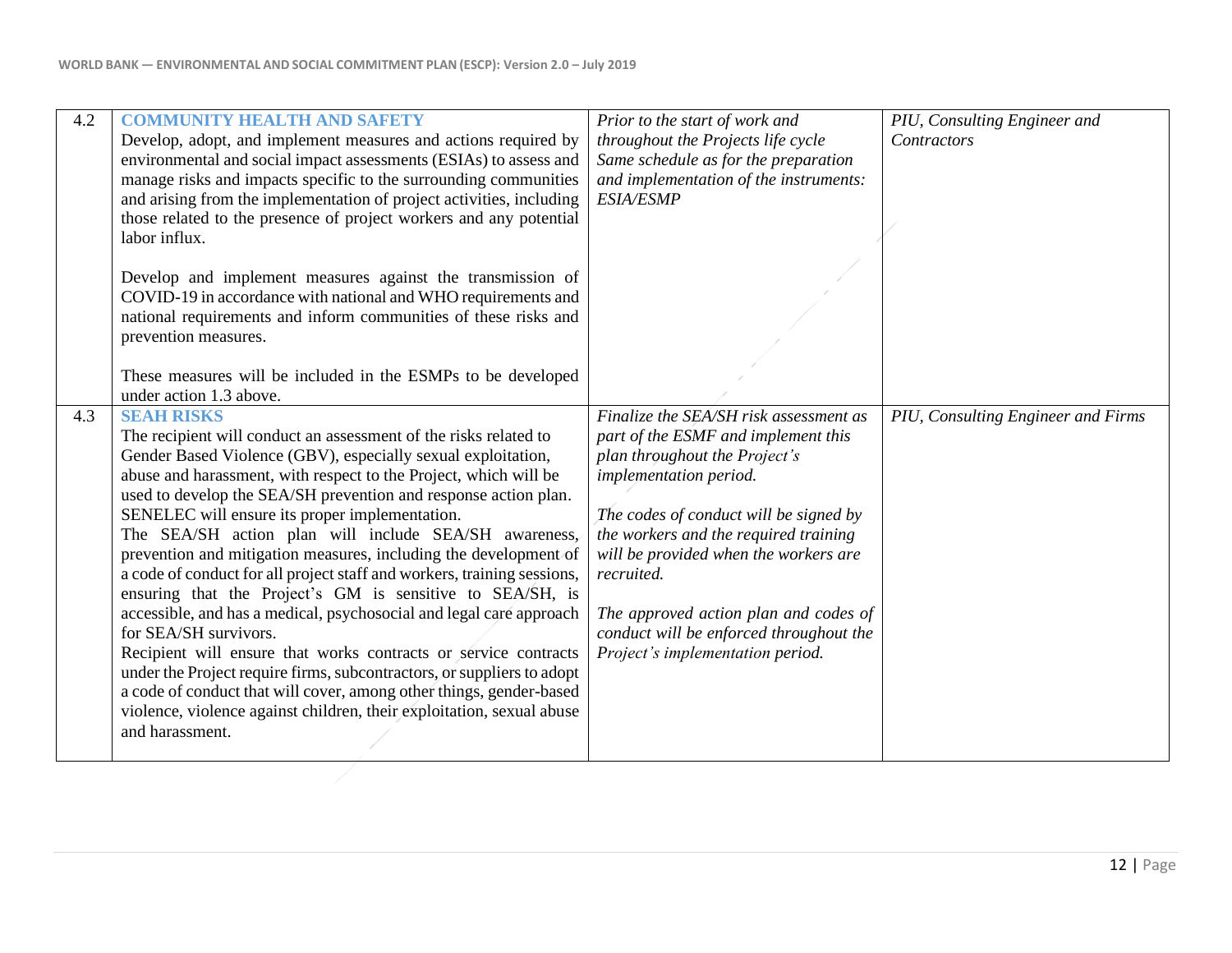| 4.4 | <b>GBV</b><br><b>DURING</b><br><b>PROJECT</b><br><b>SEAH</b><br><b>RISKS</b><br><b>AND</b> | Prior to the start of construction and   | PIU, Consulting Engineer |
|-----|--------------------------------------------------------------------------------------------|------------------------------------------|--------------------------|
|     | <b>IMPLEMENTATION</b>                                                                      | throughout the Project implementation    | and Firms                |
|     | Provide additional funding for the implementation of measures to                           | period.                                  |                          |
|     | address the risks and impacts of sexual exploitation and abuse that                        |                                          |                          |
|     | may occur during the Project implementation period. SEA/SH risks                           |                                          |                          |
|     | mitigation measures will be implemented and updated as needed                              |                                          |                          |
|     | based on changes in Project site conditions during the period of                           |                                          |                          |
|     | implementation of the Project.                                                             |                                          |                          |
| 4.5 | <b>SECURITY PERSONNEL</b>                                                                  | Assessment of security risk will be done | <b>PIU</b>               |
|     | The use of security personnel is not envisioned in the Project, but                        | at the same timeline as for preparation  |                          |
|     | should this aspect change, especially for activities in Casamance,                         | and implementation of instruments:       |                          |
|     | the Recipient shall implement necessary risk mitigation measures                           | ESMF/ESIA/ESMP.                          |                          |
|     | before deploying security personnel under the Project (training,                           | If requested a standalone, Security      |                          |
|     | codes of conduct, assessments/plans, SEA/SHSEAH measures) in                               | Personnel Management Plan will be        |                          |
|     | line with the ESS 1, and ESS4 s to minimize risks for Project's                            | prepared in accordance with the          |                          |
|     | beneficiaries. In such a case, the ESCP will be amended and                                | requirements of ESS no. 4, during        |                          |
|     | redisclosed to reflect requirements and responsibilities related to                        | project implementation, and before       |                          |
|     | the use of security personnel under the project.                                           | hiring any security personnel.           |                          |
|     | Where appropriate, it will be required to establish, adopt and                             |                                          |                          |
|     | implement a stand-alone Security Personnel Management Plan in                              |                                          |                          |
|     | accordance with the requirements of ESS no. 4, acceptable to the                           |                                          |                          |
|     | Bank.                                                                                      |                                          |                          |
|     |                                                                                            |                                          |                          |

## **ESS 5: LAND ACQUISITION, RESTRICTIONS ON LAND USE, AND INVOLUNTARY RESETTLEMENT**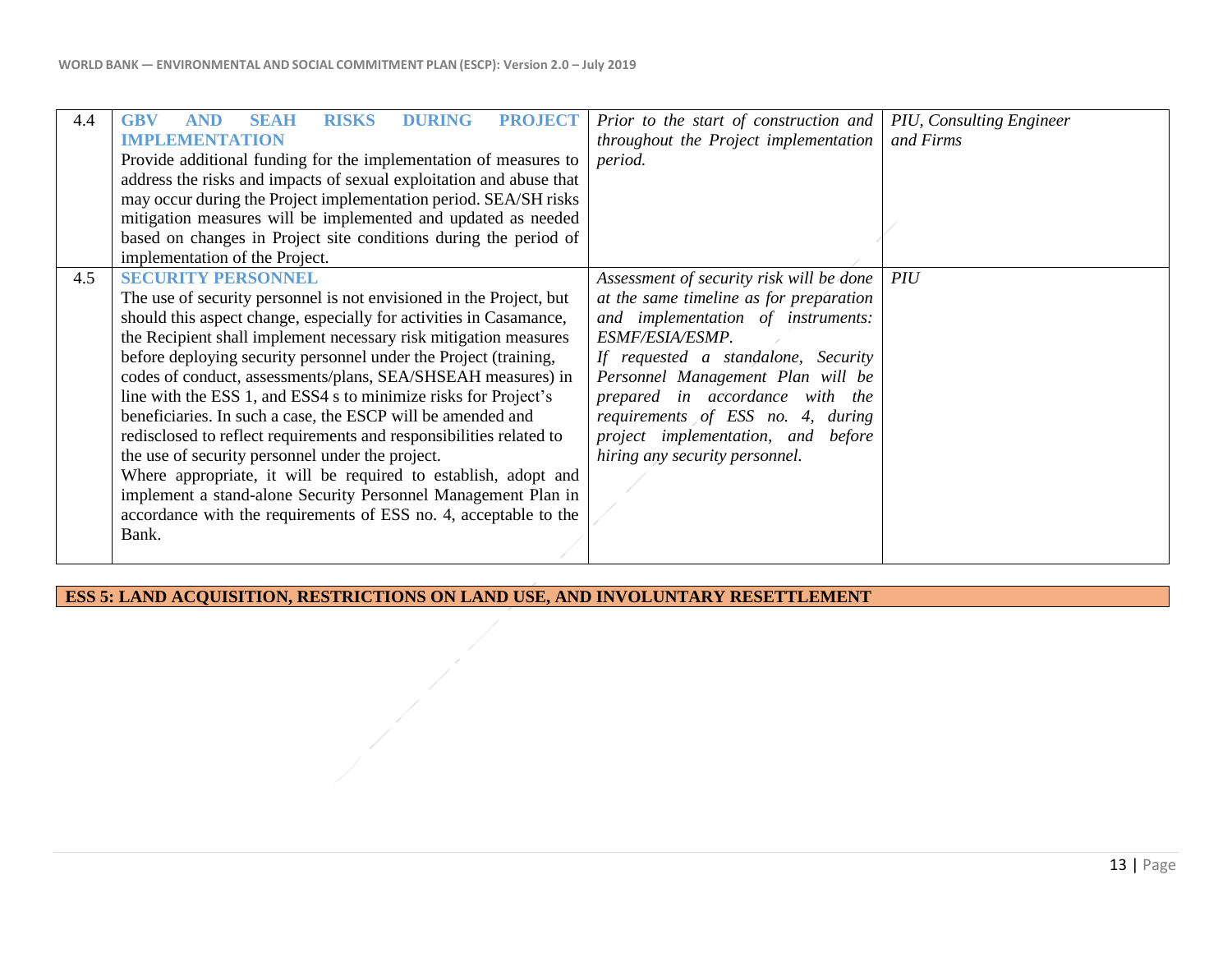| 5.1 | <b>RESETTLEMENT PLANS</b>                                                                            | The RPF will be disclosed prior to      | PIU |
|-----|------------------------------------------------------------------------------------------------------|-----------------------------------------|-----|
|     | Prepare a Resettlement Policy Framework (RPF) to guide the                                           | project's appraisal.                    |     |
|     | preparation of site-specific Resettlement Action Plans (RAPs) in                                     |                                         |     |
|     | accordance with the requirements of ESS 5 and national                                               | RAPs will be developed as soon as the   |     |
|     | legislation.                                                                                         | ESIA indicates that there is a need for |     |
|     |                                                                                                      | land acquisition and/or physical and    |     |
|     |                                                                                                      | economic displacement. RAPs will be     |     |
|     | Prepare and implement, in a participatory manner, any site-specific                                  | implemented prior to the start of       |     |
|     | RAPs, consistent with ESS5 and national law.                                                         | construction.                           |     |
|     |                                                                                                      |                                         |     |
|     |                                                                                                      |                                         |     |
|     |                                                                                                      |                                         |     |
|     |                                                                                                      |                                         |     |
|     |                                                                                                      |                                         |     |
|     | All RAPs must be approved by the Association and disseminated                                        |                                         |     |
|     | at the national level and on the Association's website.                                              |                                         |     |
| 5.2 | <b>GRIEVANCE MECHANISM</b>                                                                           | To be implemented throughout project    | PIU |
|     | The project grievance mechanism, developed as part of the SEP                                        | implementation, including during        |     |
|     | under the provisions of ESS10, will address claims related to land                                   | implementation of RPF and RAP.          |     |
|     | acquisition, physical and/or economic displacement and                                               |                                         |     |
|     | involuntary resettlement.                                                                            |                                         |     |
|     | <b>ESS 6: BIODIVERSITY CONSERVATION AND SUSTAINABLE MANAGEMENT OF LIVING NATURAL RESOURCES</b>       |                                         |     |
|     |                                                                                                      |                                         |     |
| 6.1 | <b>BIODIVERSITY RISKS AND IMPACTS:</b>                                                               | Same timeline as for the preparation    | PIU |
|     | environmental<br>that<br>the<br>social<br>studies<br>Ensure<br>and                                   | and implementation of the instruments:  |     |
|     | (ESMF/ESIA/ESMP) include measures and actions to manage the                                          | ESMF/ESIA/ESMP.                         |     |
|     | risks and impacts on biodiversity, proportional to the level of                                      |                                         |     |
|     | identified risk (reforestation; location and avoidance of natural                                    |                                         |     |
|     | habitats; biodiversity restoration).                                                                 |                                         |     |
|     | ESS 7: INDIGENOUS PEOPLES/SUB-SAHARAN AFRICAN HISTORICALLY UNDERSERVED TRADITIONAL LOCAL COMMUNITIES |                                         |     |
|     |                                                                                                      |                                         |     |
|     |                                                                                                      | <b>NOT RELEVANT TO THE PROJECT</b>      |     |
|     | <b>ESS 8: CULTURAL HERITAGE</b>                                                                      |                                         |     |
|     |                                                                                                      |                                         |     |
|     |                                                                                                      |                                         |     |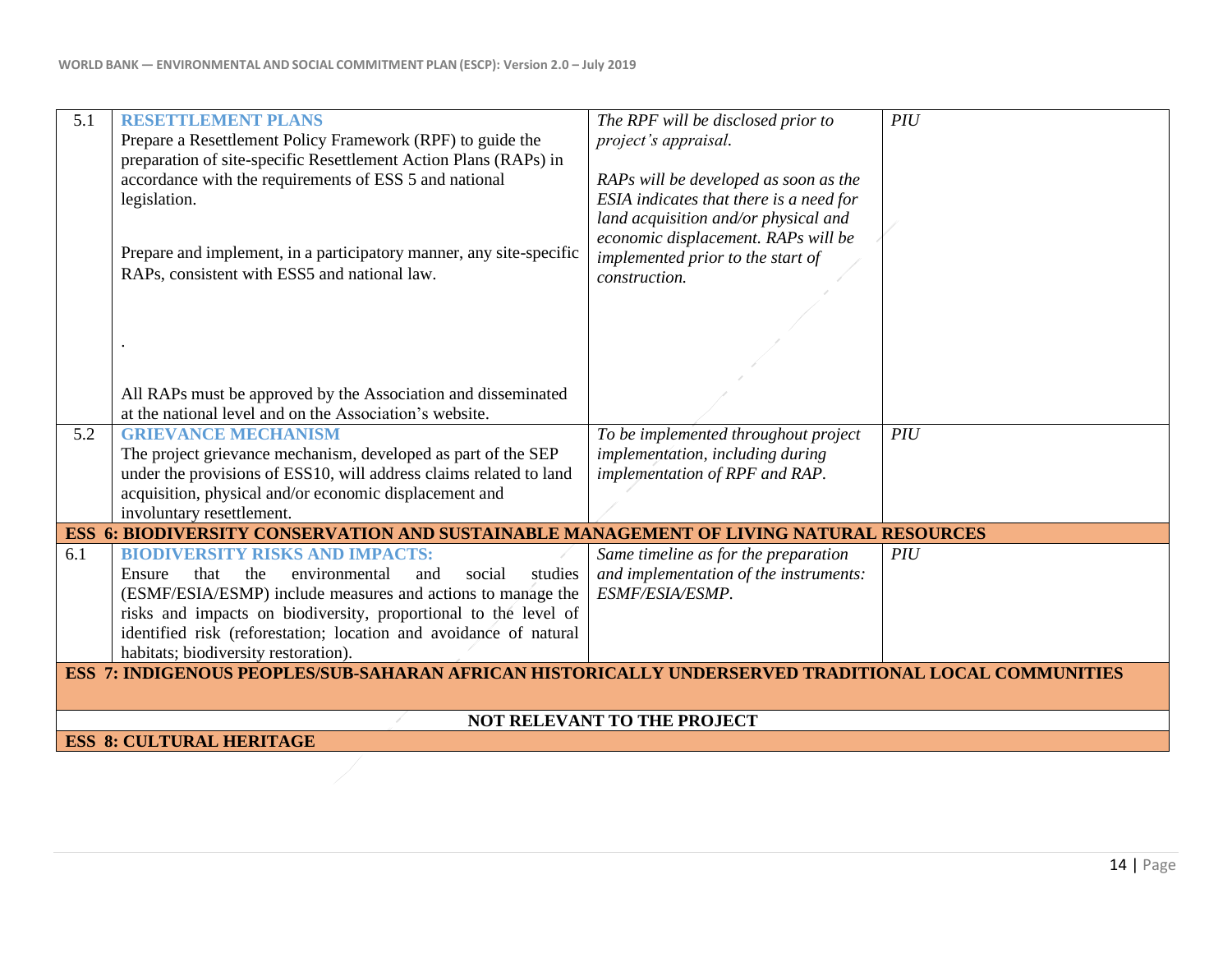| <b>CHANCE FINDS:</b><br>8.1<br>The Recipient shall prepare, adopt, and implement the chance<br>finds procedure described in the ESMF developed for the Project.<br>The Recipient shall ensure that ESIAs/ ESMPs include an<br>assessment of cultural heritage sites in the sub-project area.<br>Clauses on these chance finds shall be included in all works<br>contracts, even in cases where the probability is very low; all in<br>accordance with ESS8 requirements and in a manner acceptable<br>to the Association | Prior to the start of work and<br>throughout the implementation of the<br>Project. | PIU, Contractors |
|--------------------------------------------------------------------------------------------------------------------------------------------------------------------------------------------------------------------------------------------------------------------------------------------------------------------------------------------------------------------------------------------------------------------------------------------------------------------------------------------------------------------------|------------------------------------------------------------------------------------|------------------|
|--------------------------------------------------------------------------------------------------------------------------------------------------------------------------------------------------------------------------------------------------------------------------------------------------------------------------------------------------------------------------------------------------------------------------------------------------------------------------------------------------------------------------|------------------------------------------------------------------------------------|------------------|

| <b>ESS 9: FINANCIAL INTERMEDIARIES</b> |                                                                                                                                                                                                                                                                                                                  |                                                                                                                                                                                              |     |  |
|----------------------------------------|------------------------------------------------------------------------------------------------------------------------------------------------------------------------------------------------------------------------------------------------------------------------------------------------------------------|----------------------------------------------------------------------------------------------------------------------------------------------------------------------------------------------|-----|--|
| <b>NOT RELEVANT TO THE PROJECT</b>     |                                                                                                                                                                                                                                                                                                                  |                                                                                                                                                                                              |     |  |
|                                        | <b>ESS 10: STAKEHOLDER ENGAGEMENT AND INFORMATION DISCLOSURE</b>                                                                                                                                                                                                                                                 |                                                                                                                                                                                              |     |  |
| 10.1                                   | STAKEHOLDER ENGAGEMENT PLAN PREPARATION<br><b>AND IMPLEMENTATION</b><br>Prepare, adopt and implement a Stakeholder Engagement Plan<br>$(SEP)$ .<br>The SEP will be disseminated to all stakeholders involved in the<br>Project.<br>Update and redisclose the SEP as needed throughout project<br>implementation. | The first version of the SEP will be<br>prepared and disclosed prior to Project<br>appraisal.<br>The SEP may be reviewed and updated<br>as necessary throughout the Project's<br>life cycle. | PIU |  |
|                                        |                                                                                                                                                                                                                                                                                                                  |                                                                                                                                                                                              |     |  |
|                                        |                                                                                                                                                                                                                                                                                                                  |                                                                                                                                                                                              |     |  |
|                                        |                                                                                                                                                                                                                                                                                                                  |                                                                                                                                                                                              |     |  |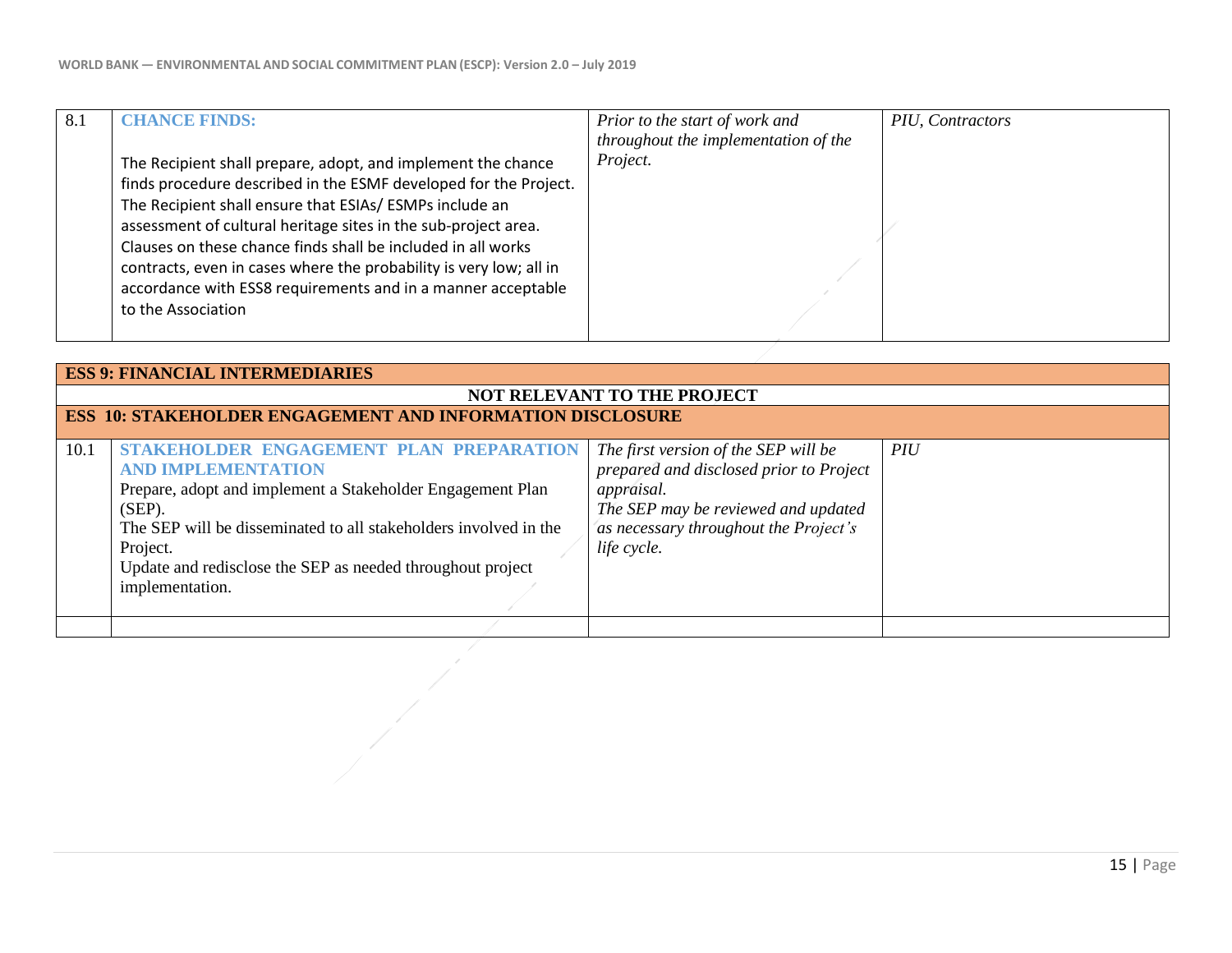| 10.2                                | PROJECT GRIEVANCE MECHANISM:                                           | Same timeline as for the preparation  | <b>PIU</b> and Consultants |
|-------------------------------------|------------------------------------------------------------------------|---------------------------------------|----------------------------|
|                                     | Develop, adopt, and implement a grievance mechanism (GM) as            | and implementation of the SEP.        |                            |
|                                     | described in the SEP. The SEP will include a special channel for       | The GM will be operational no later   |                            |
|                                     | handling complaints related to issues of sexual exploitation, abuse    | than three months after the Effective |                            |
|                                     | and harassment and violence against children.                          | Date of the legal agreements entered  |                            |
|                                     |                                                                        | into between the Association and the  |                            |
|                                     | This GM will be supported by communication plan/strategy? to           | Recipient for the financing of the    |                            |
|                                     | ensure that communities affected by the Project are aware of the       | Project and maintained throughout the |                            |
|                                     | existence of this mechanism and of the procedures for submitting       | Project's implementation period.      |                            |
|                                     | and processing complaints as well as other remedies and are able to    |                                       |                            |
|                                     | voice their concerns and opinions regarding its access. In such a      | Timeline for communication            |                            |
|                                     | case, the PIU should make adjustments to the GM to ensure that it      | plan/Strategy?                        |                            |
|                                     | is inclusive, accessible, transparent, and responsive, and effectively |                                       |                            |
|                                     | able to meet response deadlines in accordance with the GM              |                                       |                            |
|                                     | protocol.                                                              |                                       |                            |
|                                     |                                                                        |                                       |                            |
| <b>CAPACITY BUILDING (TRAINING)</b> |                                                                        |                                       |                            |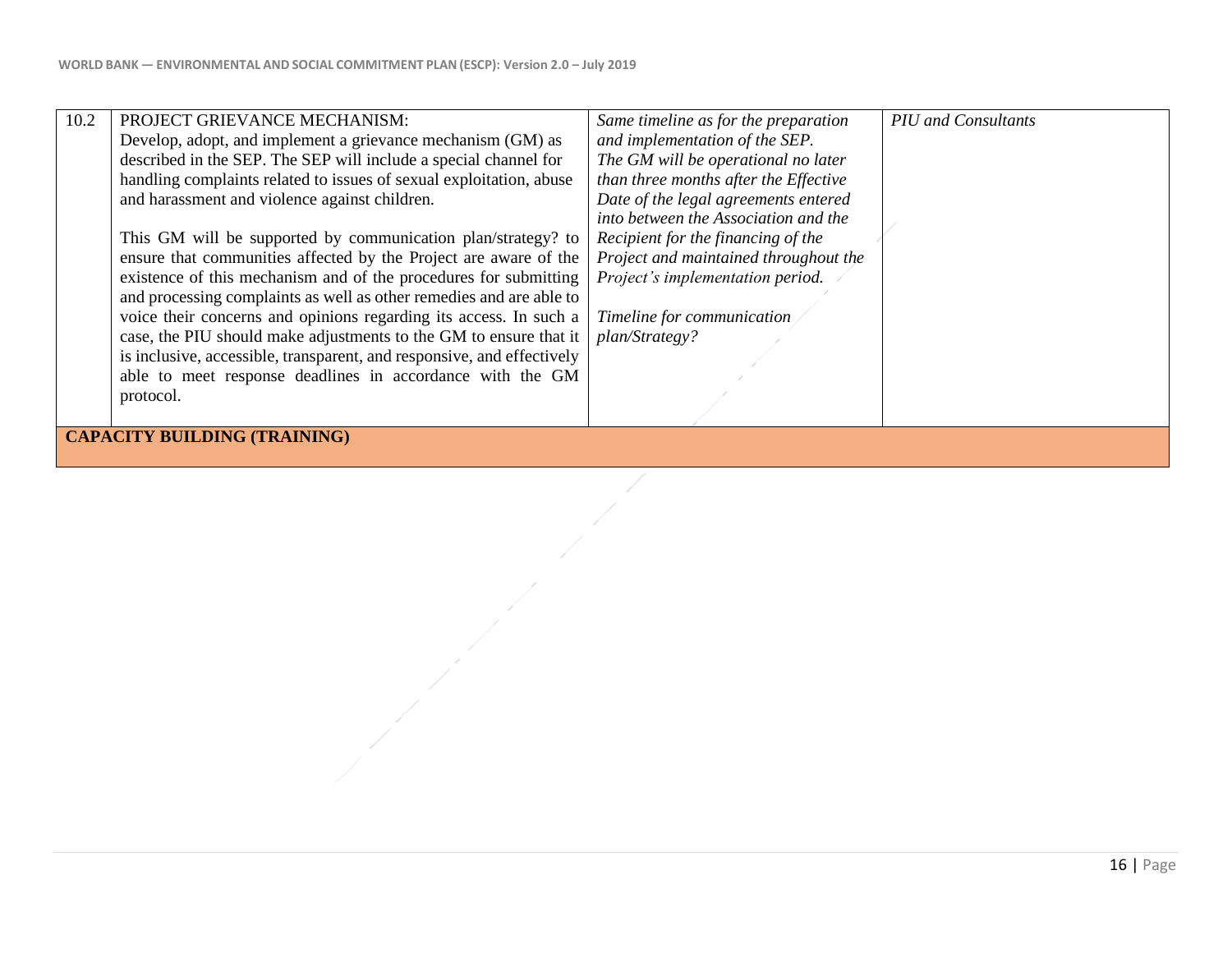$\frac{1}{\sqrt{2}}$ 

| CB1 | <b>Training on the Environmental and Social Management</b>                                                                     | In the first quarter of the first year of the | PIU        |
|-----|--------------------------------------------------------------------------------------------------------------------------------|-----------------------------------------------|------------|
|     | <b>Framework</b>                                                                                                               | Project's implementation                      |            |
|     | ESS1: Assessment and management of environmental and                                                                           |                                               | Consultant |
|     | social risks and impacts                                                                                                       |                                               |            |
|     | ESS2: Employment and working conditions<br>$\bullet$                                                                           |                                               | World Bank |
|     | ESS3: Rational use of resources and pollution prevention and                                                                   |                                               |            |
|     | management                                                                                                                     |                                               |            |
|     | ESS4: Health and safety of populations (including security                                                                     |                                               |            |
|     | risks)                                                                                                                         |                                               |            |
|     | ESS5: Land acquisition, land use restrictions and forced                                                                       |                                               |            |
|     | resettlement                                                                                                                   |                                               |            |
|     | ESS6: Biodiversity conservation and sustainable management                                                                     |                                               |            |
|     | of natural biological resources                                                                                                |                                               |            |
|     | <b>ESS8</b> : Cultural Heritage<br>$\bullet$                                                                                   |                                               |            |
|     | ESS10: Stakeholder Engagement and Information<br>$\bullet$                                                                     |                                               |            |
|     | <b>Environmental and Social Commitment Plan</b><br>$\bullet$                                                                   |                                               |            |
|     | Workforce Management Plan<br>$\bullet$                                                                                         |                                               |            |
|     | <b>Stakeholder Mobilization Plan</b><br>$\bullet$                                                                              |                                               |            |
|     | <b>Resettlement Action Plan</b><br>$\bullet$                                                                                   |                                               |            |
|     | <b>Complaints Management Mechanism</b><br>$\bullet$                                                                            |                                               |            |
|     |                                                                                                                                |                                               |            |
|     | Targets: Steering Committees, Direction de L'Environnement et<br>Classés<br>(DEEC),<br>Etablissements<br>PIU, SENELEC's<br>des |                                               |            |
|     | Occupational Health and Safety (OHS) Expert, Project Managers,                                                                 |                                               |            |
|     | Technical Managers, Monitoring and Evaluation Manager,                                                                         |                                               |            |
|     | SENELEC's Quality, Safety and Environment Department                                                                           |                                               |            |
|     | (DQSE), and any other person involved in the implementation or                                                                 |                                               |            |
|     | supervision of the Project, which the Association indicates should                                                             |                                               |            |
|     | be cognizant with the ESF to enable the Recipient to comply with                                                               |                                               |            |
|     | its ESF related obligations under the Project.                                                                                 |                                               |            |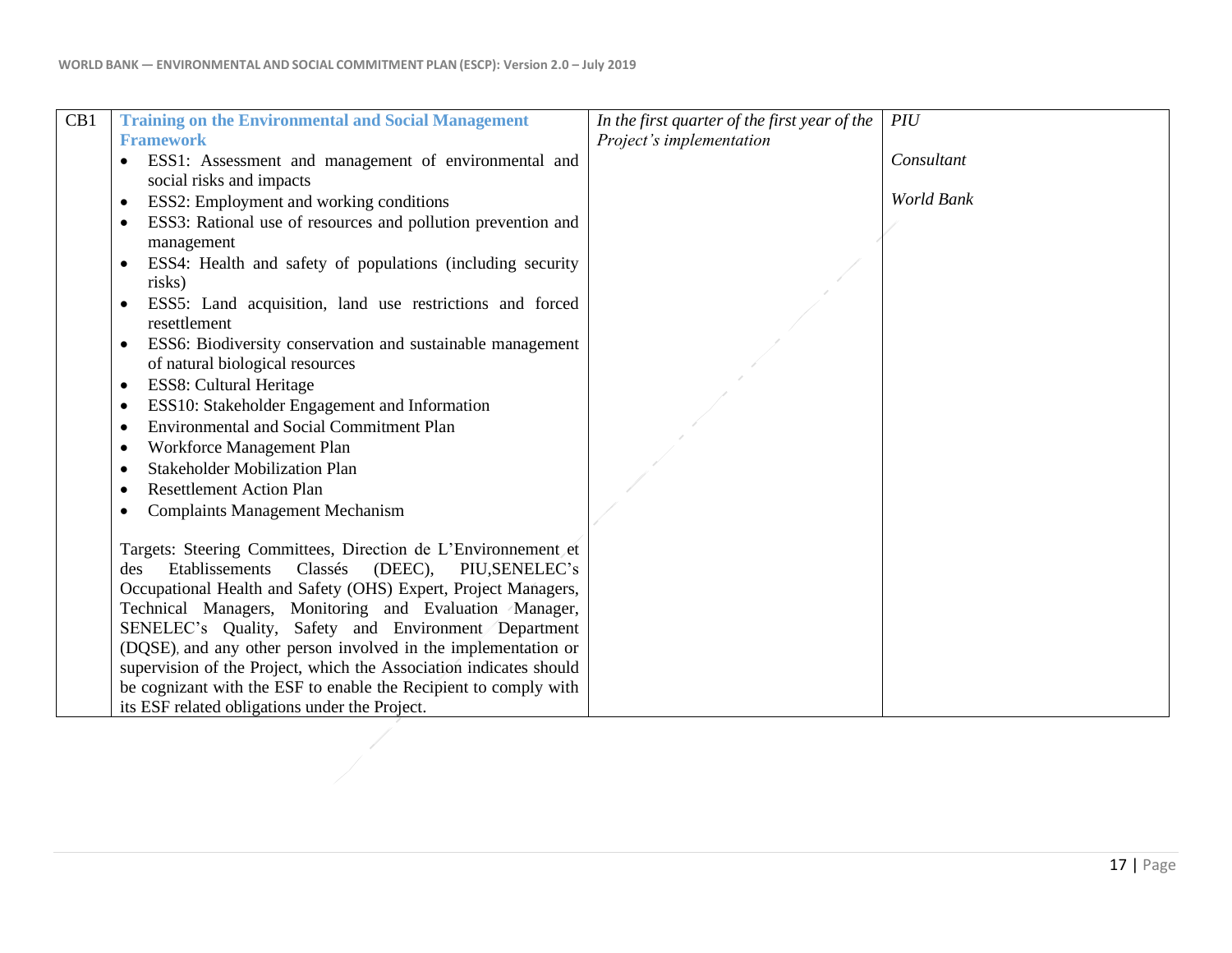| CB2 | <b>Environmental and Social Management, Design and</b><br>Implementation                                                            | In the first quarter of the first year of<br>Project implementation | PIU        |
|-----|-------------------------------------------------------------------------------------------------------------------------------------|---------------------------------------------------------------------|------------|
|     | Selection process and environmental and social<br>classification of sub-projects                                                    |                                                                     | Consultant |
|     | Procedures for organizing and conducting ESIAs, including                                                                           |                                                                     | World Bank |
|     | the conduct of relevant environmental and social<br>benchmarks, using benchmarks to help identify risks and                         |                                                                     |            |
|     | mitigation measures)<br>Social and gender inclusion and vulnerable groups (in SEP,                                                  |                                                                     |            |
|     | RAP, ESIA, GM), managing social tensions/conflicts<br>Environmental and social policies, procedures and                             |                                                                     |            |
|     | legislation in Senegal<br>Knowledge of the ESIAs and RAPs implementation                                                            |                                                                     |            |
|     | monitoring process<br>Target groups: Steering committees, DEEC, PIU, SENELEC's                                                      |                                                                     |            |
|     | OHS Expert, Project Managers, Technical Managers, Monitoring                                                                        |                                                                     |            |
|     | and Evaluation Manager, SENELEC's DQSE, and any other person<br>involved in the implementation or supervision of the Project, which |                                                                     |            |
|     | the Association indicates should be cognizant with the ESF to<br>enable the Recipient to comply with its ESF related obligations    |                                                                     |            |
|     | under the Project.).                                                                                                                |                                                                     |            |

- 1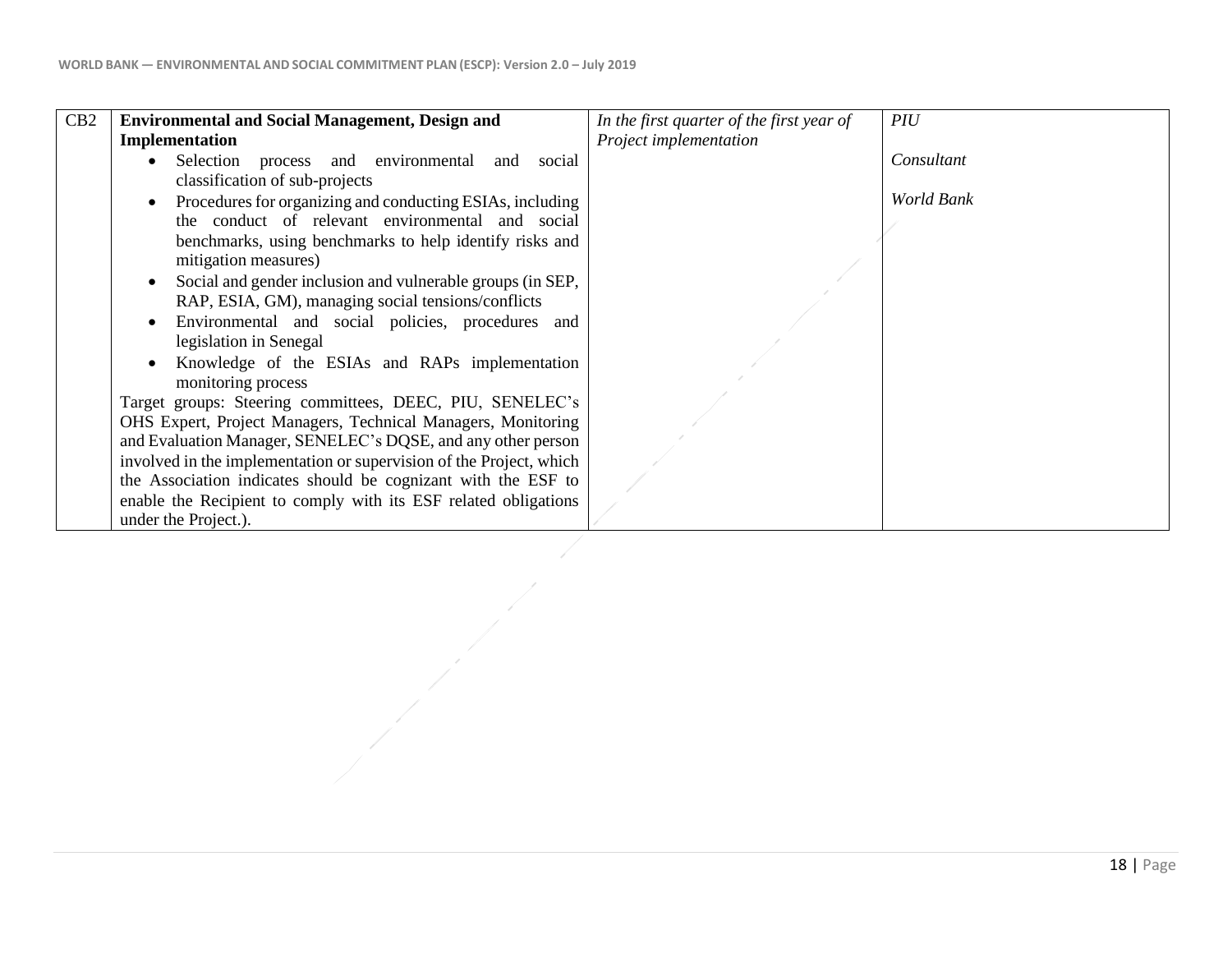| Health, hygiene and safety at work module:                                                                                            | In the first quarter of the first year of | PIU        |
|---------------------------------------------------------------------------------------------------------------------------------------|-------------------------------------------|------------|
| Personal Protective Equipment                                                                                                         | Project implementation                    |            |
| Workplace Risk Management                                                                                                             |                                           | Consultant |
| Safety hazards and mitigation measures<br>٠                                                                                           |                                           |            |
| Mitigation of COVID-19 and other communicable diseases                                                                                |                                           | World Bank |
| Prevention of Occupational accidents                                                                                                  |                                           |            |
| <b>Health and Safety Rules</b><br>٠                                                                                                   |                                           |            |
| Solid and liquid waste management                                                                                                     |                                           |            |
| Emergency preparedness and response                                                                                                   |                                           |            |
|                                                                                                                                       |                                           |            |
| Targets: DEEC, regional technical services involved, PIU, local                                                                       |                                           |            |
| communities, contractors' employees, owner engineer,                                                                                  |                                           |            |
| suppliers/service providers, and any other person involved in the                                                                     |                                           |            |
| implementation or supervision of the Project, which the                                                                               |                                           |            |
| Association indicates should be cognizant with the ESF to enable                                                                      |                                           |            |
| the Recipient to comply with its ESF related obligations under the                                                                    |                                           |            |
| Project.                                                                                                                              |                                           |            |
| Module on employment and working conditions                                                                                           | In the first quarter of the first year of | PIU        |
| • SEA/SH codes of conduct for suppliers/providers and                                                                                 | Project implementation                    |            |
| subcontractors                                                                                                                        |                                           | Consultant |
| • Supplier/provider rules of procedure                                                                                                |                                           |            |
| • Labor law                                                                                                                           |                                           | World Bank |
| • International Labor Organization (ILO)                                                                                              |                                           |            |
| • Workers' organizations                                                                                                              |                                           |            |
| • Child labor rules and minimum age for employment of children                                                                        |                                           |            |
|                                                                                                                                       |                                           |            |
| Target Audience: DEEC, regional technical departments involved,                                                                       |                                           |            |
| PIU, SENELEC's DQSE, local authorities, firm employees, owner                                                                         |                                           |            |
| engineers, suppliers / service providers, and any other person<br>involved in the implementation or supervision of the Project, which |                                           |            |
| the Association indicates should be cognizant with the ESF to                                                                         |                                           |            |
| enable the Recipient to comply with its ESF related obligations                                                                       |                                           |            |
| under the Project.                                                                                                                    |                                           |            |
|                                                                                                                                       |                                           |            |